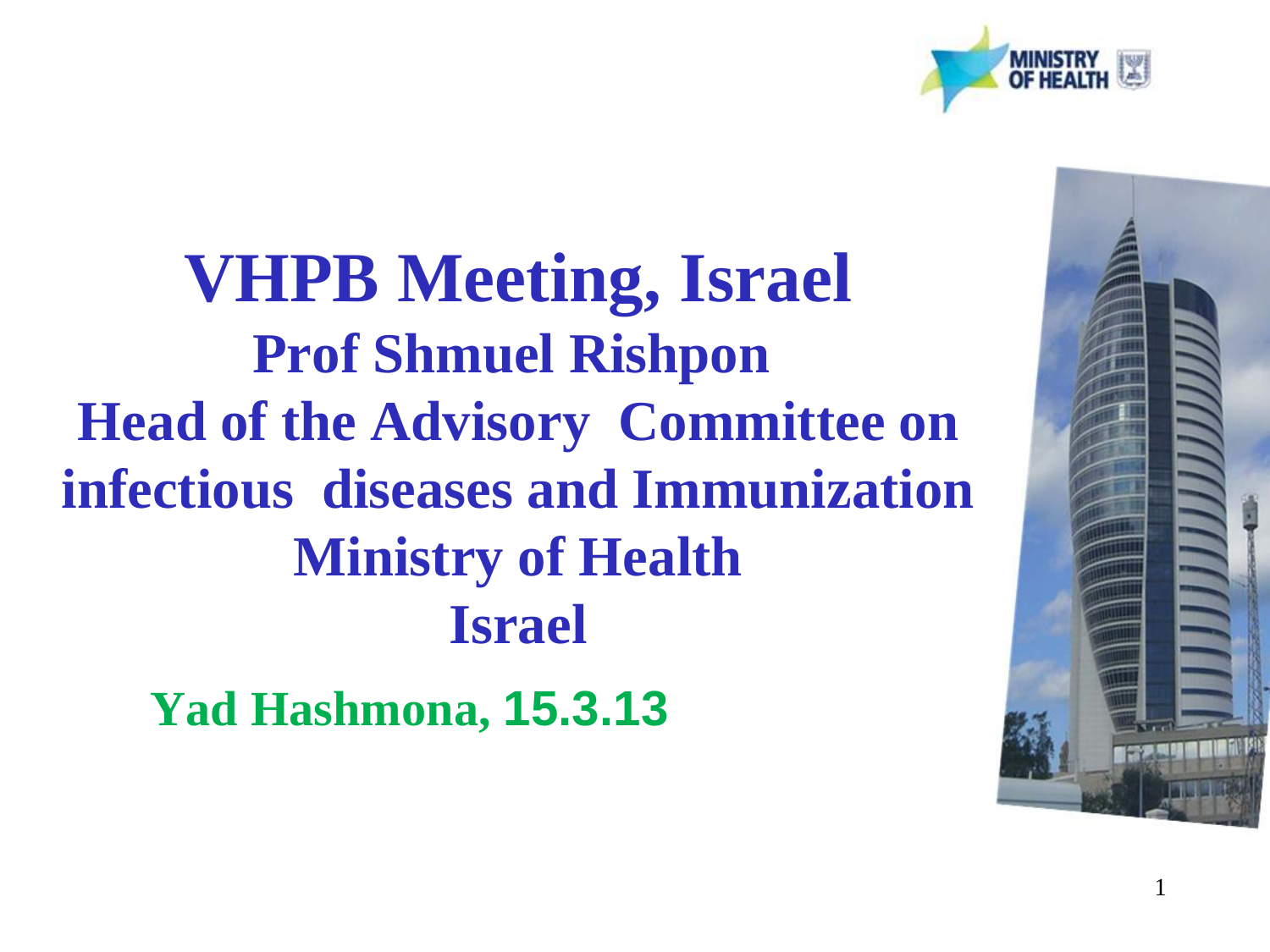

## **Immunization policy in Israel**

Immunization policy is mainly formulated by the Advisory Committee on Infectious Diseases and Immunization.

This is a multidisciplinary committee of 21 experts from the Ministry of Health, Health funds, Academia and Israel Defense Forces.

Members are nominated since the 70's by the Head of Public Health Services for 5 years terms.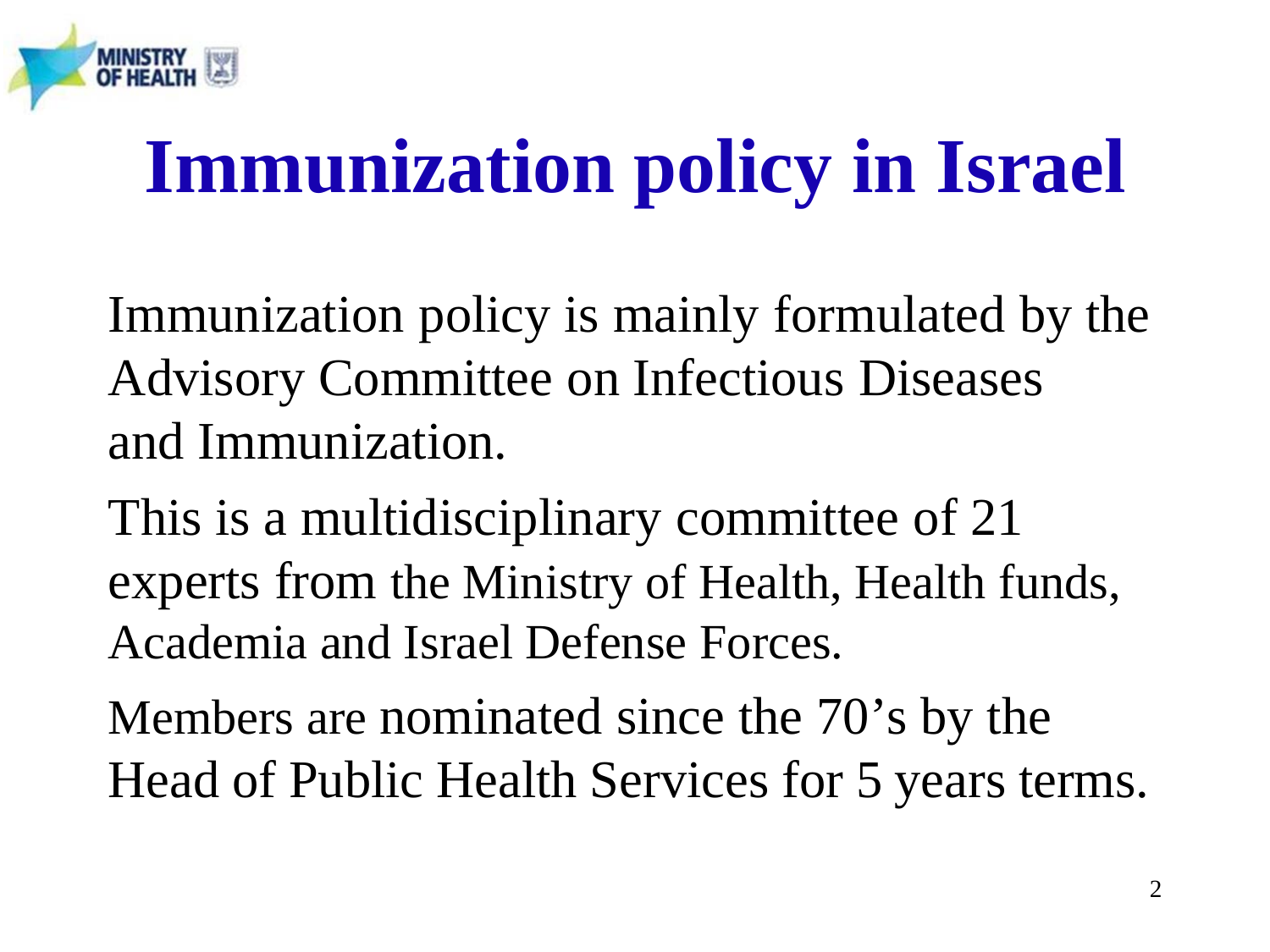

- **A. 13 core members chosen based on expertise:** These are specialists in public health, epidemiology, pediatric infectious diseases, virology and bacteriology.
- **B. 8 ex-officio members:** Heads of relevant departments at MOH, specialists in public health, pediatrics, pharmacy and public health nursing.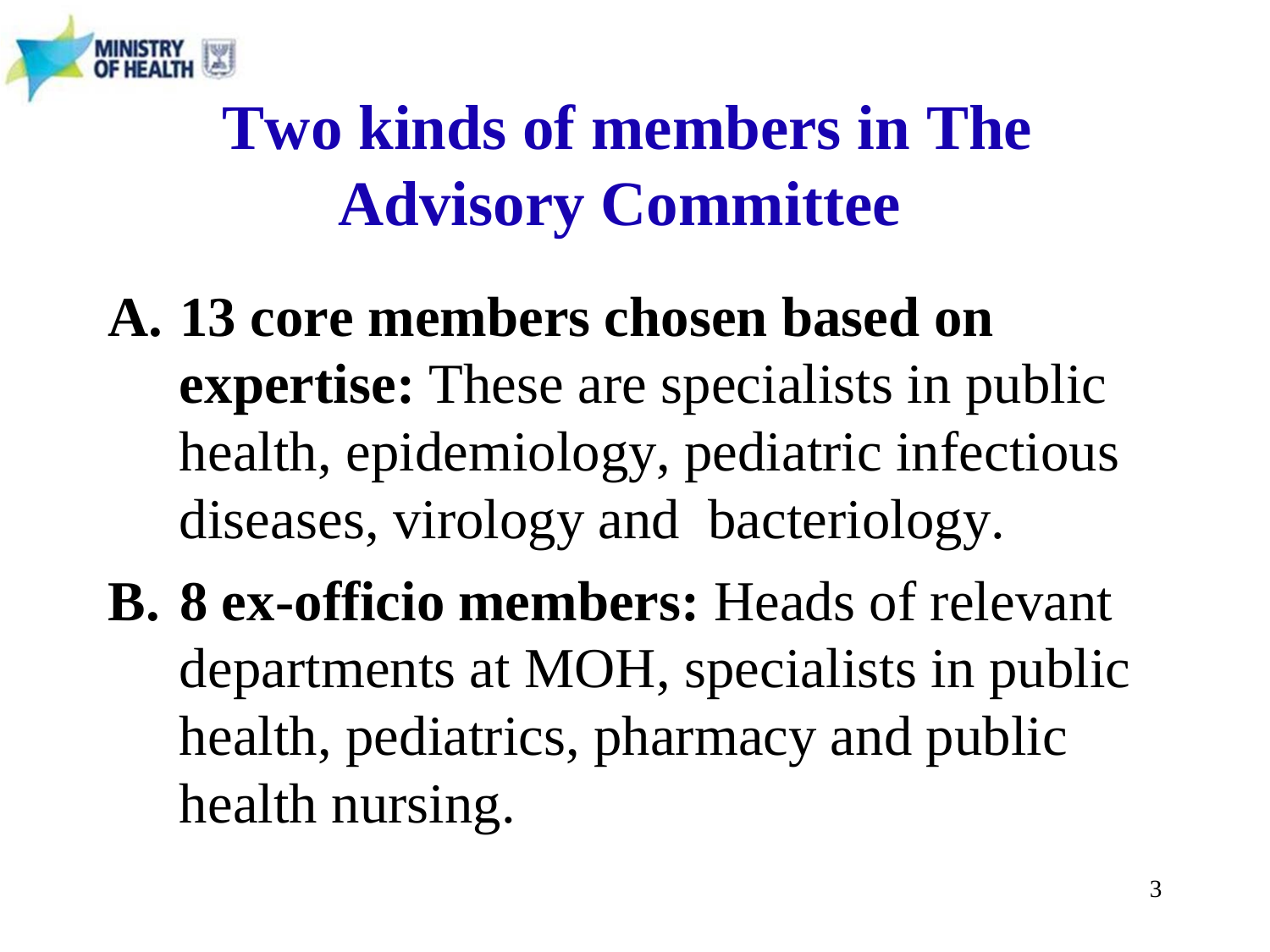

#### **Advisory Committee on Infectious Diseases and immunization**

The committee meets about 5 times a year, mainly by telephone conferences.

Simple matters are discussed regularly by e mail.

The recommendations of the Committee have to be approved by the Head of Public Health Services. Most of the recommendations are approved.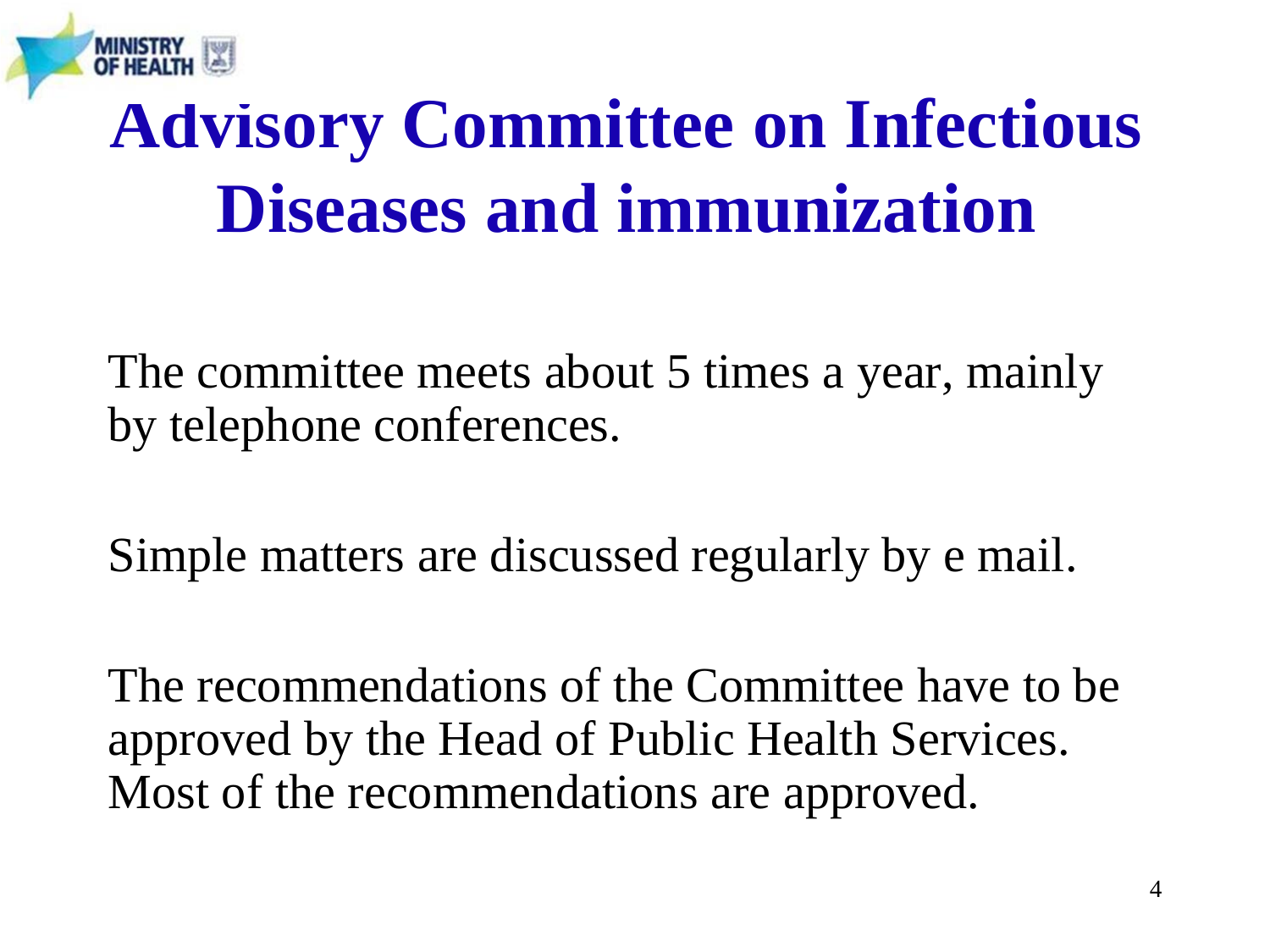

#### **Advisory Committee on Infectious Diseases and Immunization**

#### Conflict of interests are dealt with using the ACIP principles

All the minutes of the discussions are published in the internet site of the Division of Epidemiology.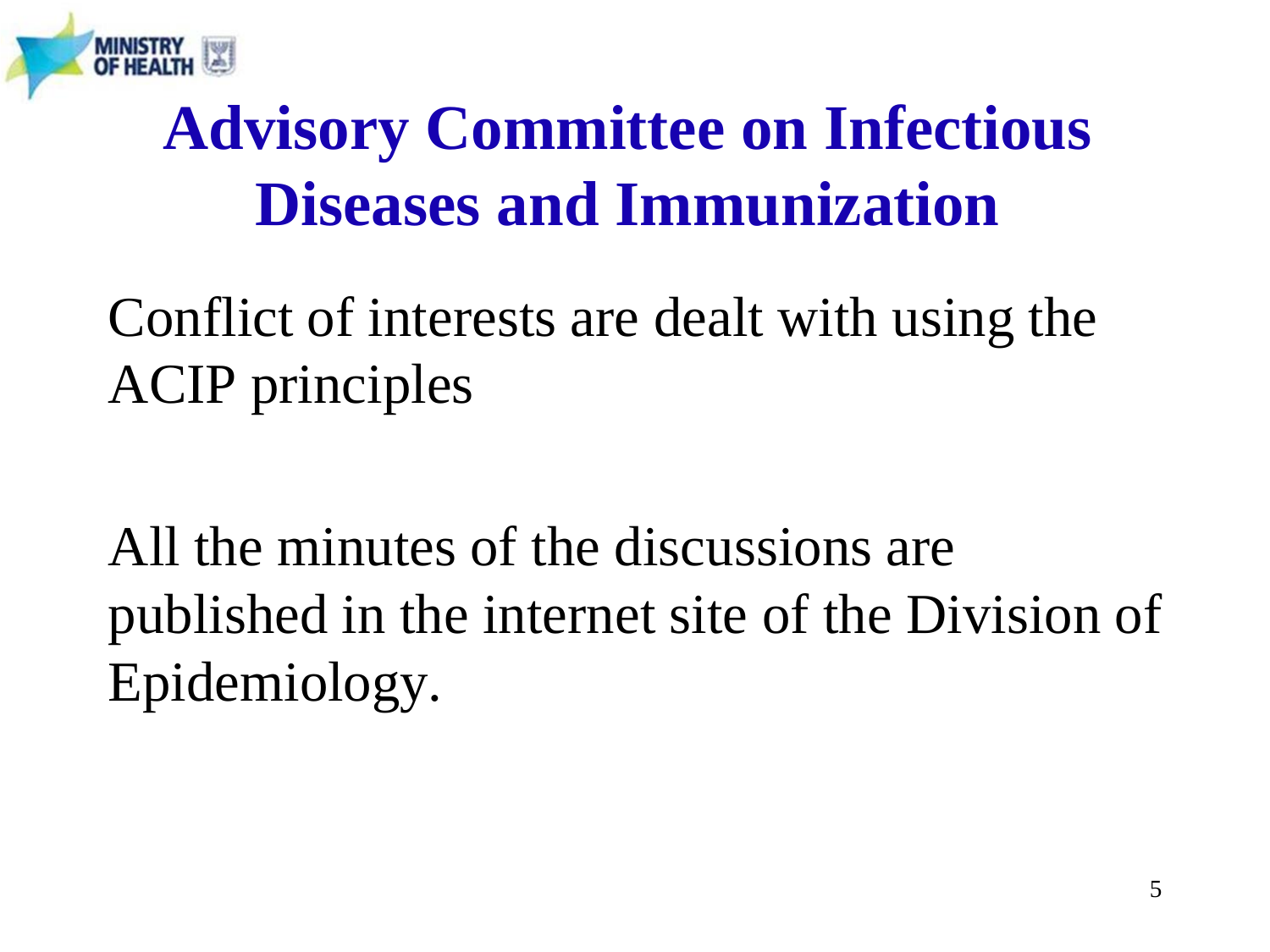# **The Committee on Travelers' Health**

Hepatitis A and B prevention is also discussed at the Advisory Committee on Travelers' Health. Four of its 6 members including the chair, are also members of the Advisory Committee on Infectious Diseases and Immunizatiosn. Advisers on hepatitis to these two committees

are Prof. Daniel Shouval and Prof. Ran Tur-Caspa.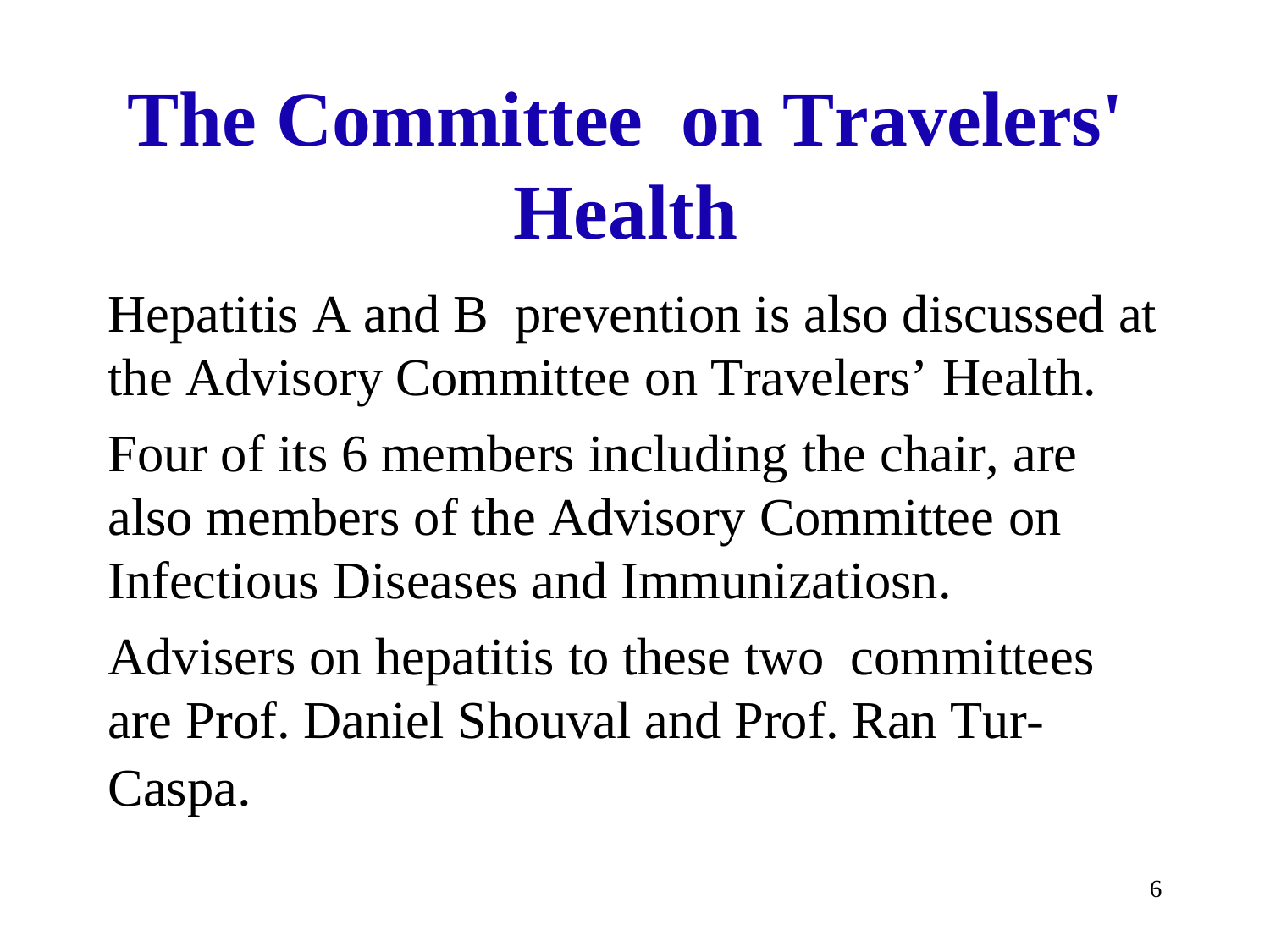

### **Prevention of Hepatitis B**

The main issue discussed in 1991 relating to the recommendation for routine HepB vaccination of infants (in addition to high risk groups vaccination that had been practiced before) was whether to recommend HepB screening of pregnant women.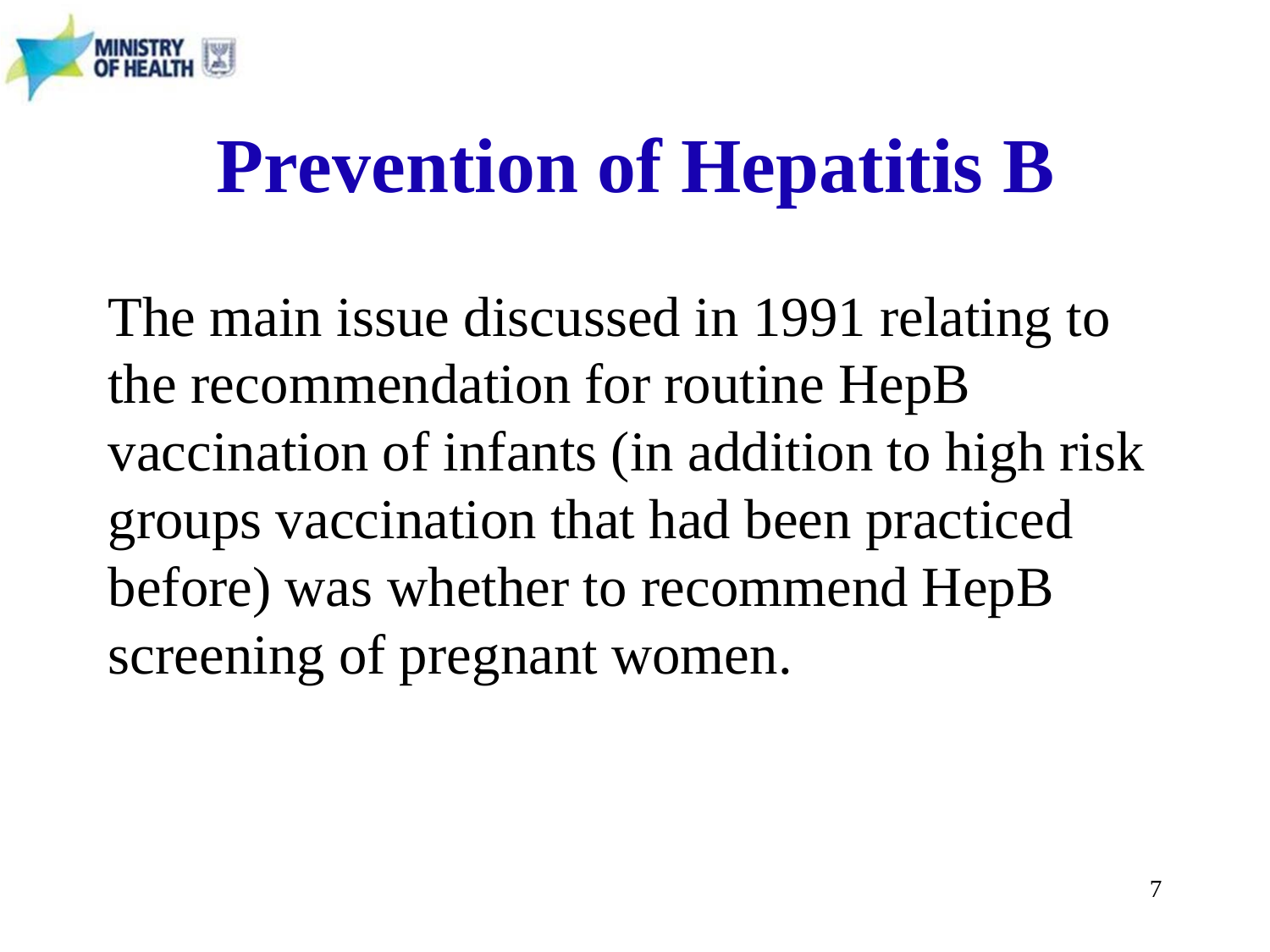



## **The committee voted against screening of HBsAg in pregnancy**

This recommendation was based on:

- **1. The low contribution of perinatal transmission** to the overall transmission of HBV in Israel. The main route of transmission was demonstrated to be horizontal between young siblings.
- 2. Published data on **the relatively low added value of HBIG** if the active vaccine is administered to newborns on time.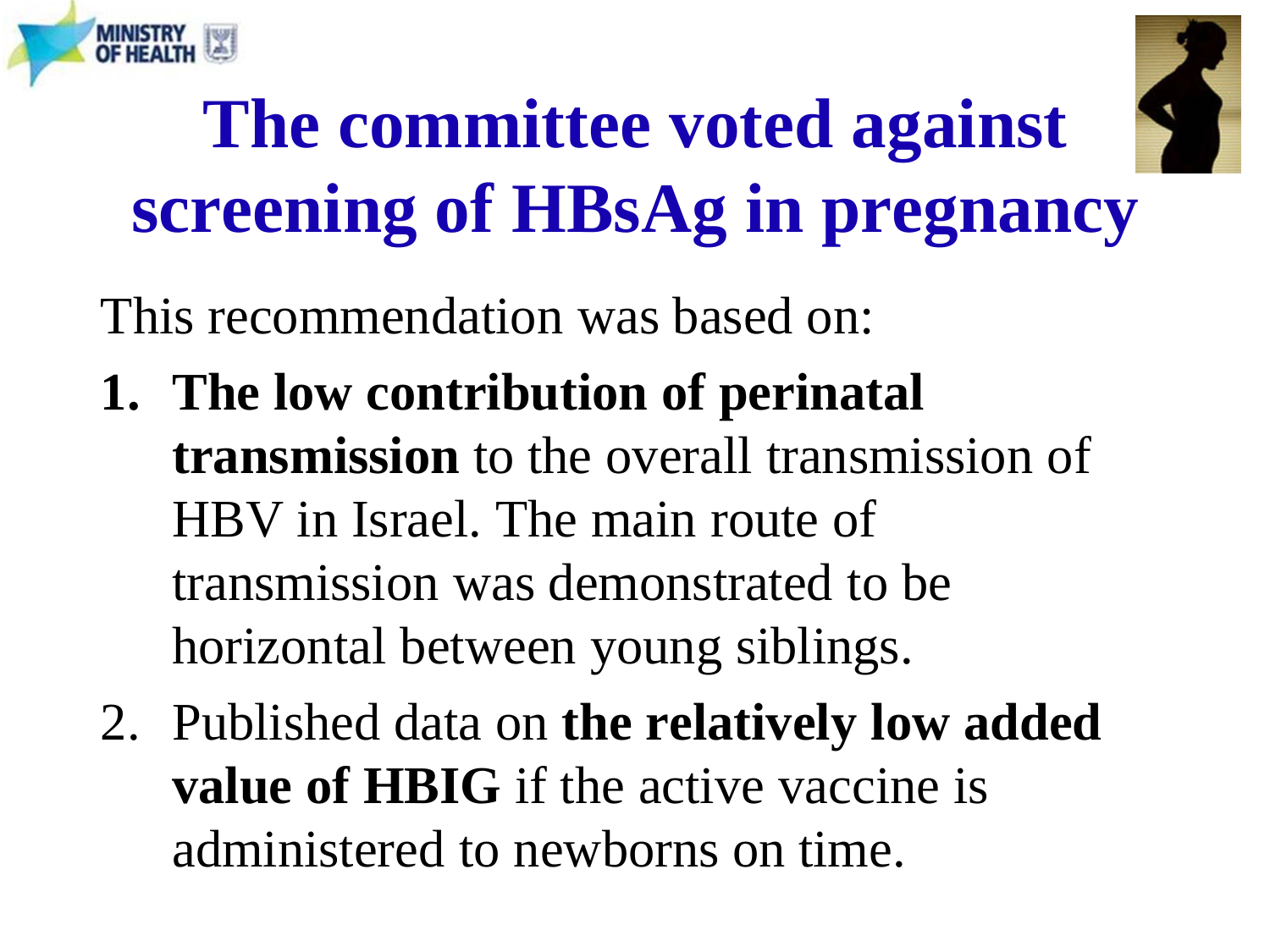

# **The committee voted against screening of HBsAg in**



#### **pregnancy** 3. The **doubling of the cost of the program** if screening would have been added. No cost-effectiveness data were available at that time.

This decision was repeatedly challenged especially since screening is part of the program in the US and other Western countries.

The committee recommended in 1994 to perform a study to evaluate perinatal transmission in the current program.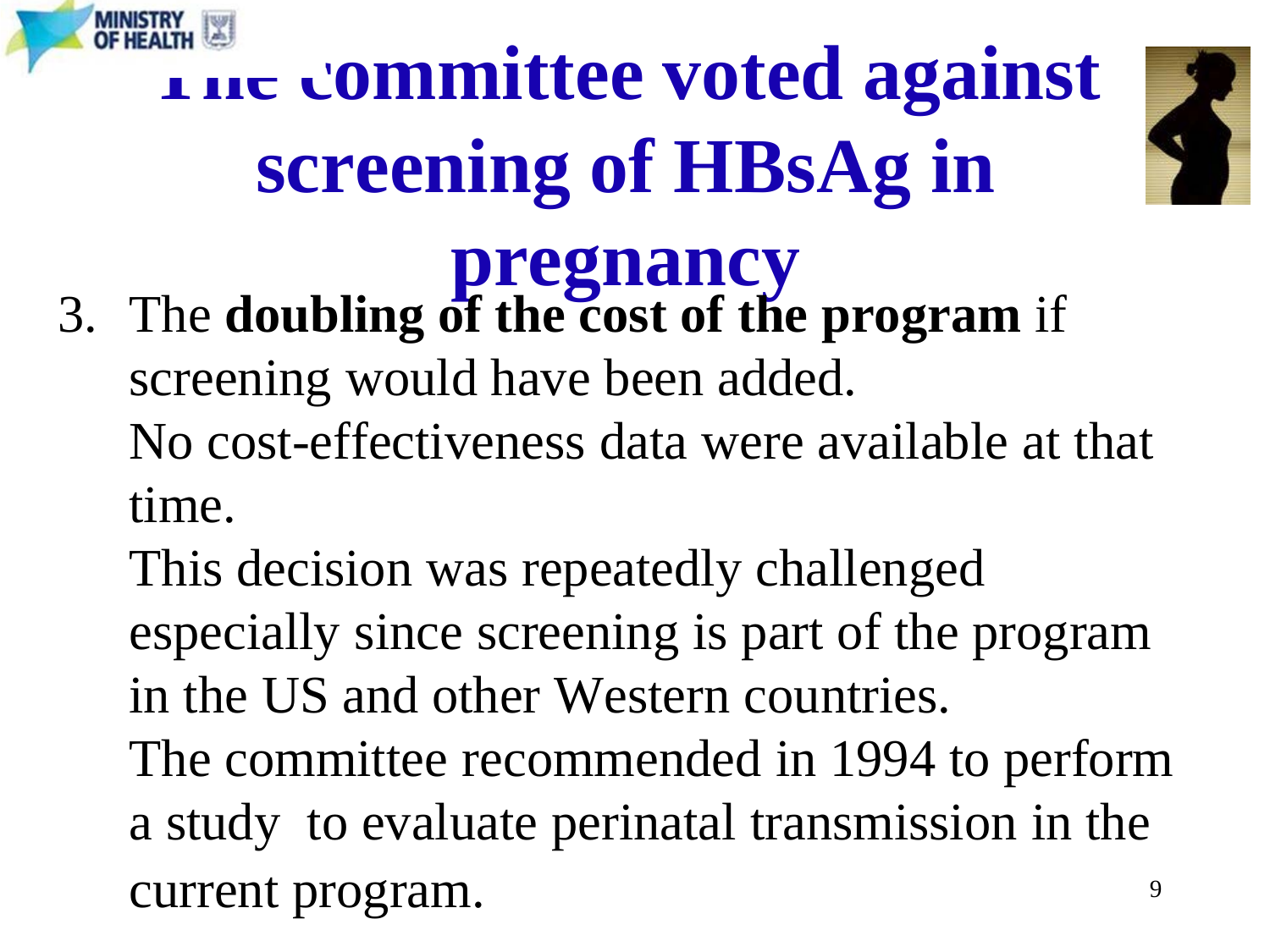

# **Evaluation of the prevention of perinatal transmission**

The study was done in 1995. It included 411 Israeli born infants 9-36 months of age, born to mothers from Ethiopian origin who were fully vaccinated according to age against HepB.

82% had protective antiHBs titers (>10mIU/ml)

#### **24 mothers were HBsAg(+), none of their children was positive for HBsAg.**

Calculations based on the above data suggested that in this group HBsAg screening during pregnancy is not costeffective.

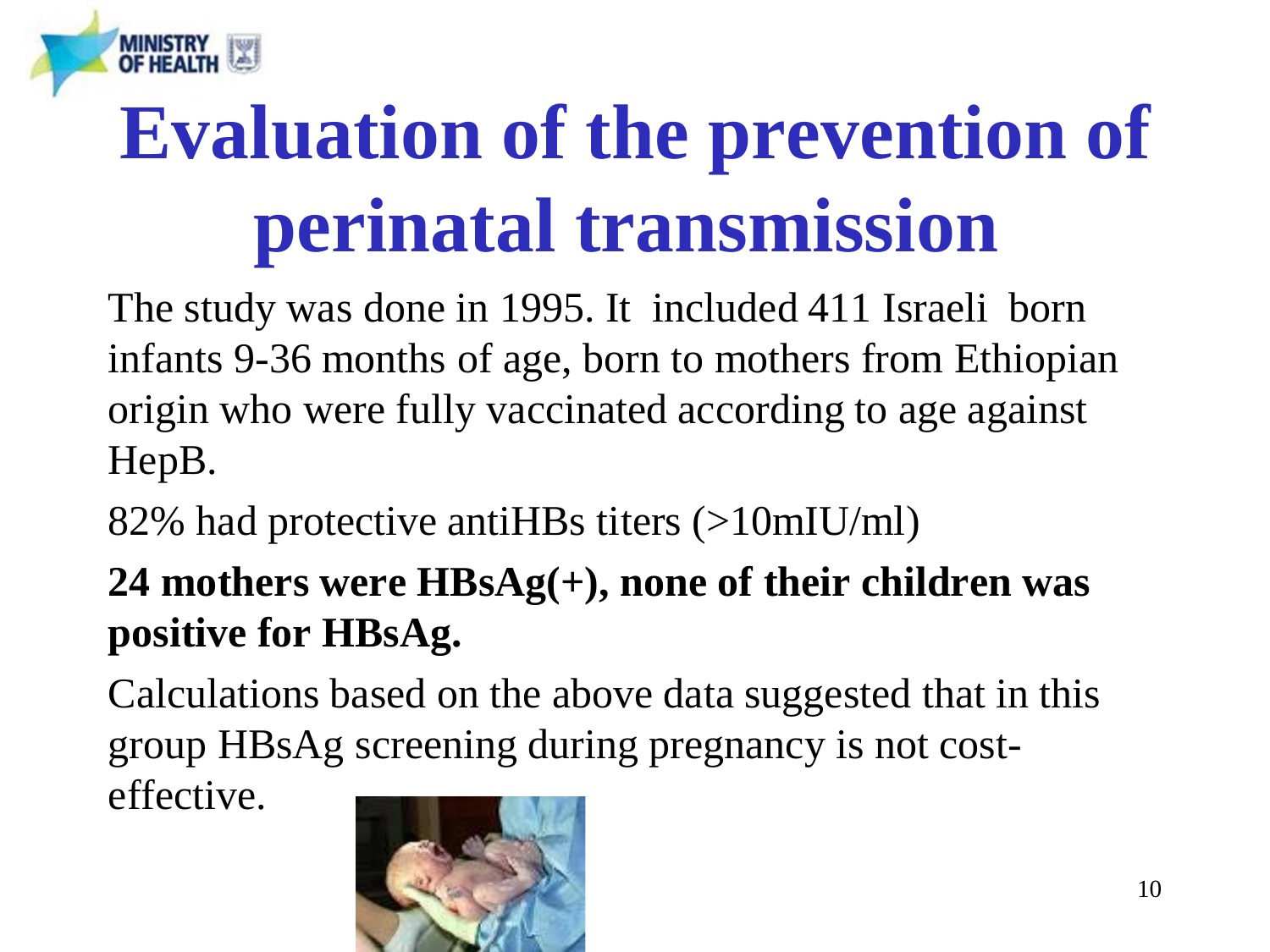# **Evaluation of the prevention of perinatal transmission**

The results suggested that the Israeli vaccination program is effective even in high risk population, and additional measures are not cost-effective.

Zamir C et al. Pediatric Infectious Disease Journal 18:262-266, 1999.

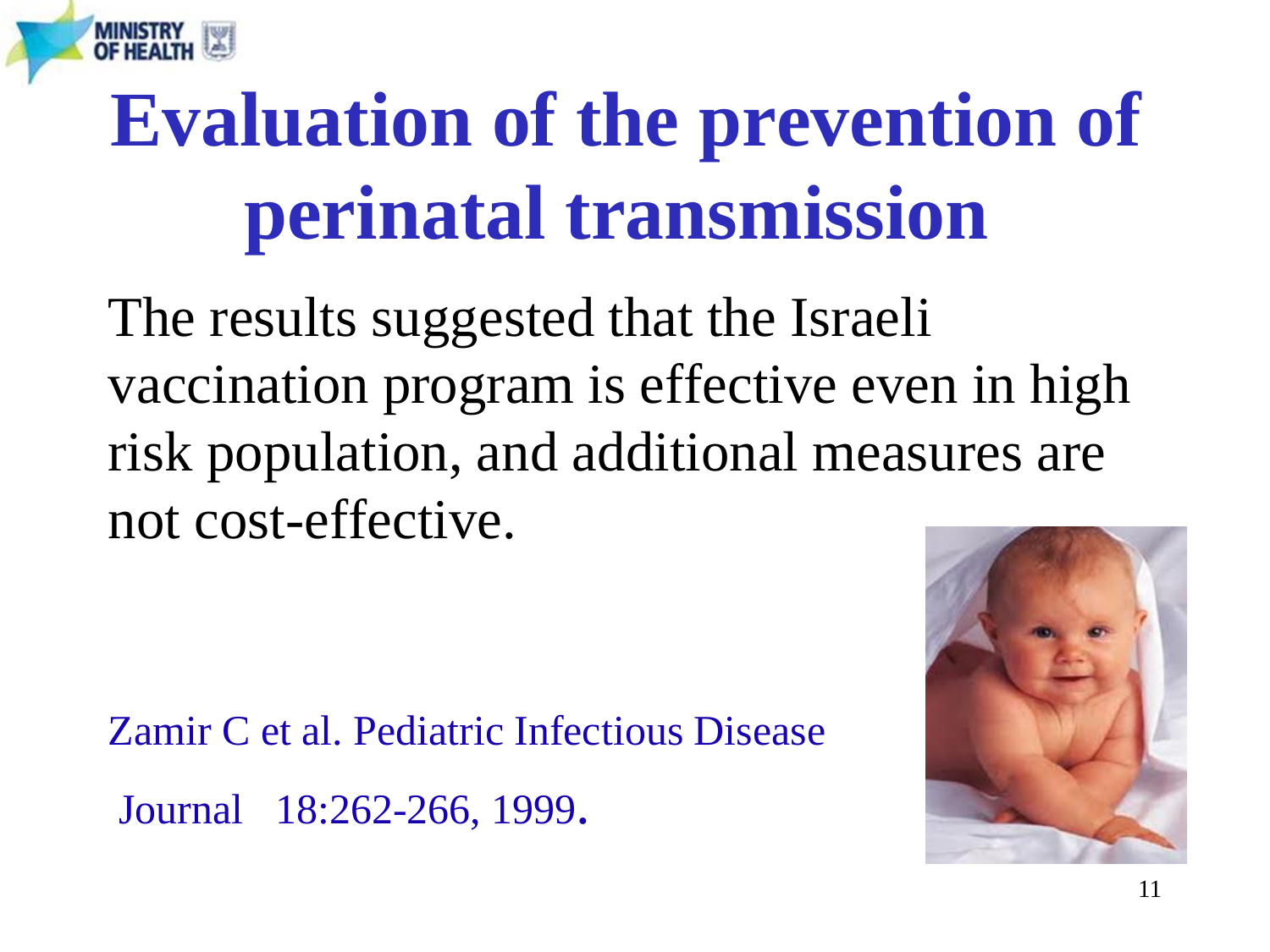

# **A catch up program**

- In 1997 the committee discussed recommending a catch up program among 11-13 years old pupils.
- 12 • Half of the members voted for it. The other half recommended decision only after obtaining the results of a cross sectional study done by ICDC on HBsAg carriage rates and anti-HBs positive rates among pupils.

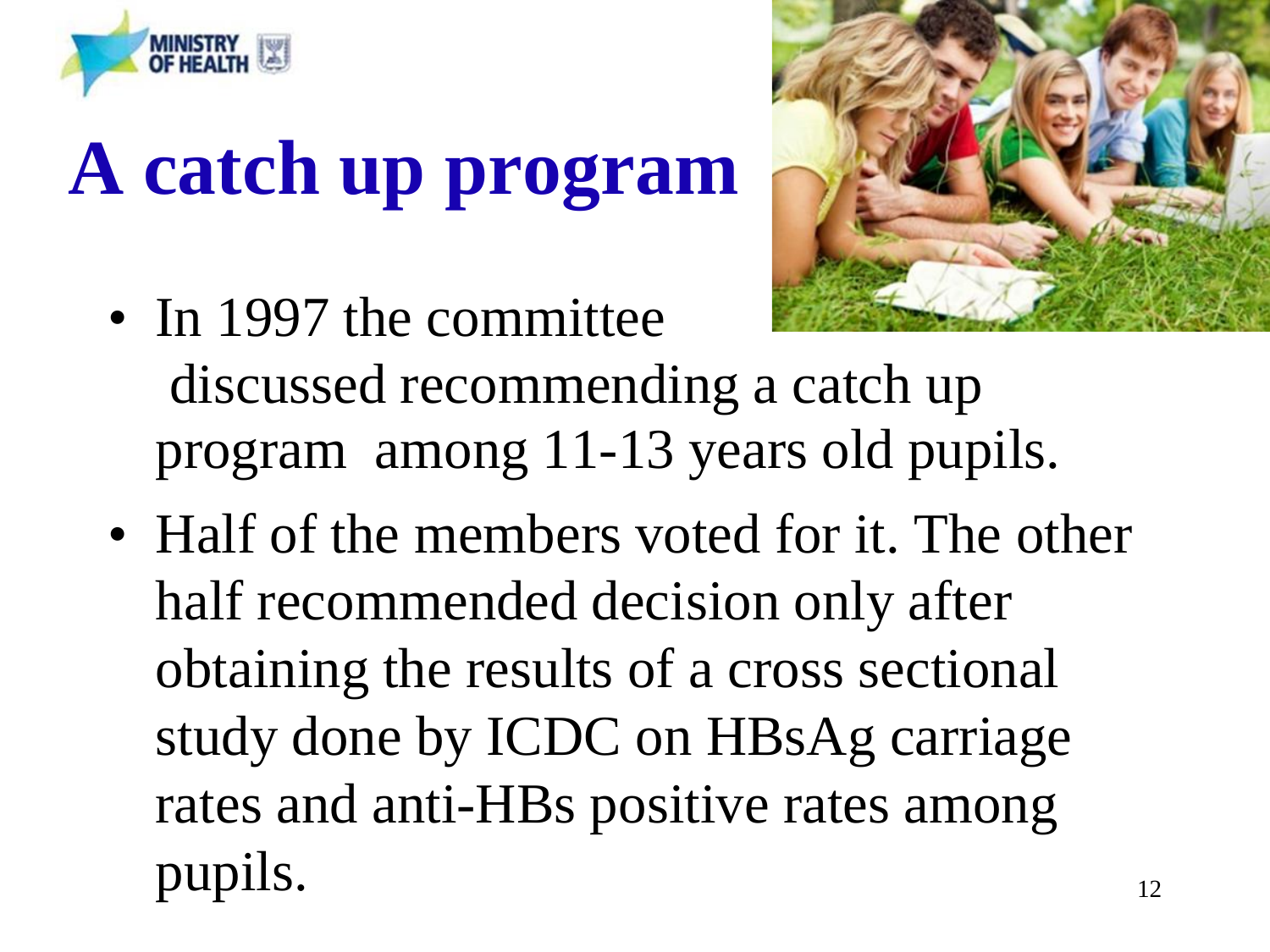

## **A catch up program**

Two years later, in 1999, the committee discussed the results:

Anti-HBs Ab's were found among 29% of

12-16 YO, 3% of them from natural infection: 10.9% among Arabs and 2.5% among Jews.

The authors recommended a catch up program. **Head of PHS did not approve this recommendation.**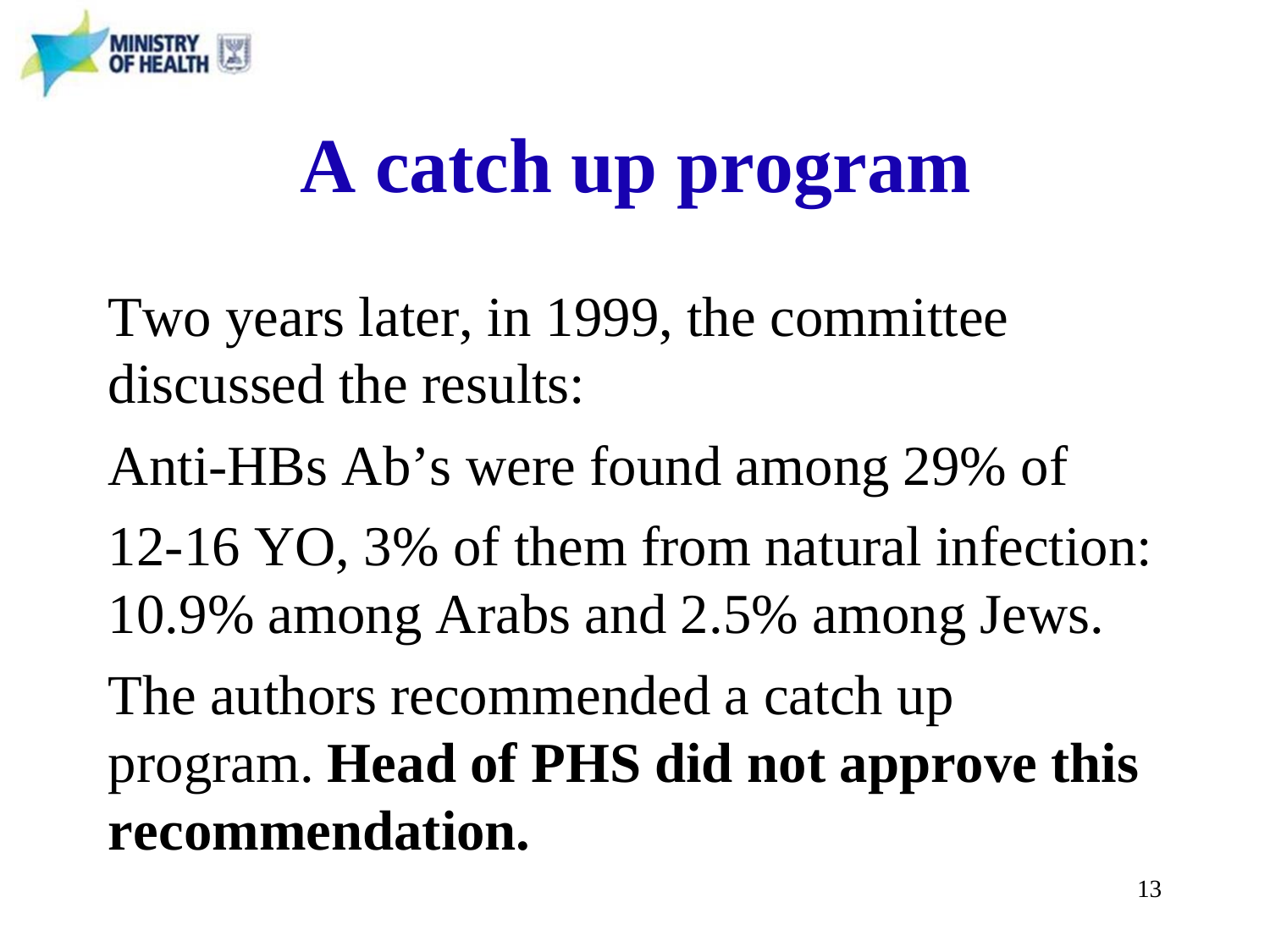

# **HBV PEP among terrorist attack victims**

In 2001 the committee recommended HBV PEP by active immunization to every person who involved in a terrorist attack and was not vaccinated before.

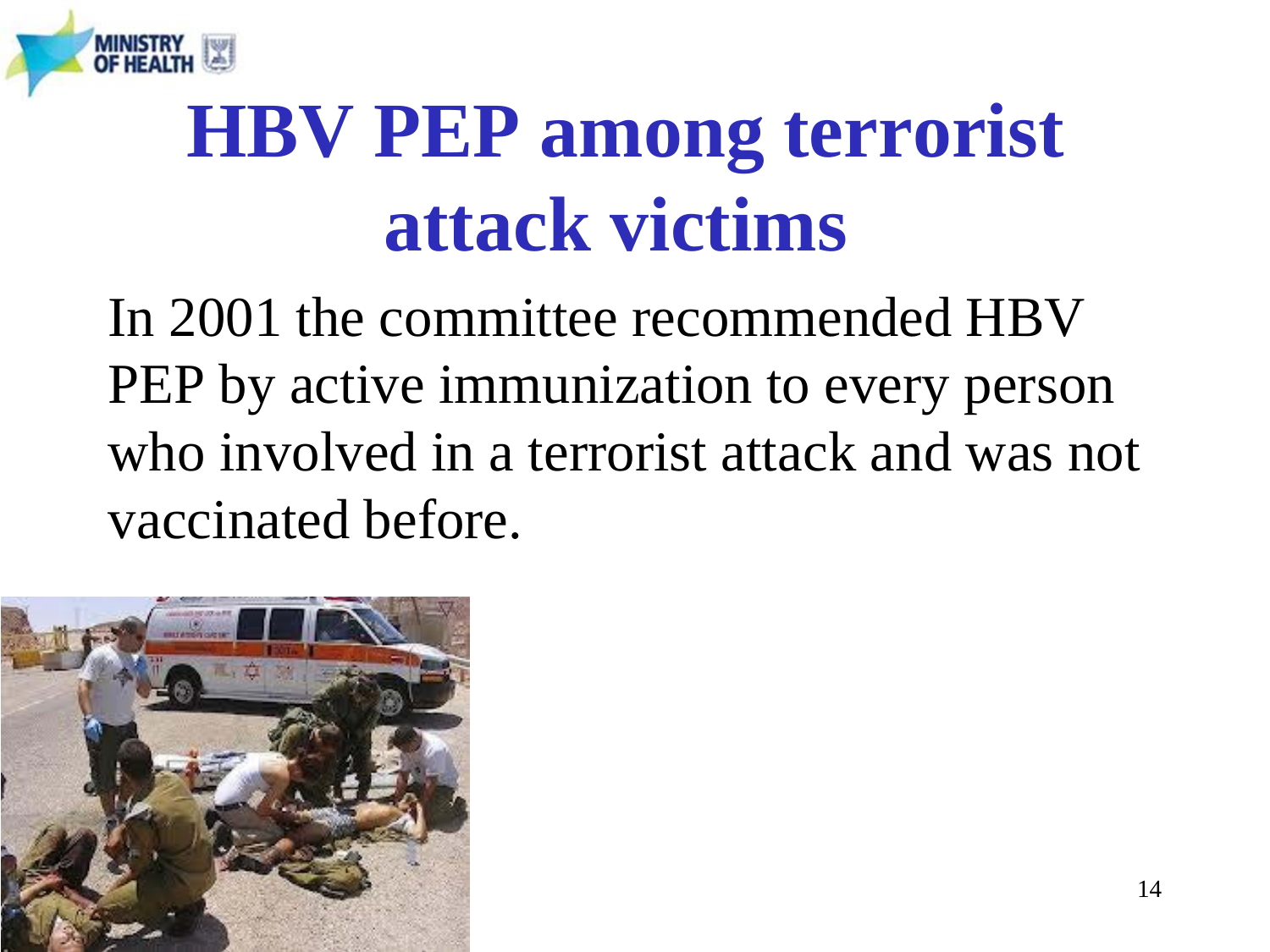# **HepB prevention among HCW's**



The policy was published on 2009 , based on the recommendations of "Shouval Committee". It was not discussed at the Advisory Committee, but its members were requested to comment on the drafts of the guidelines.

- 1. Requirement of HepB vaccination documentation from all HCW's.
- 2. Post vaccination anti-HBs levels 4-8 weeks after completion of vaccination among 5 profession: physicians, nurses, dentists, dental hygienists and paramedics.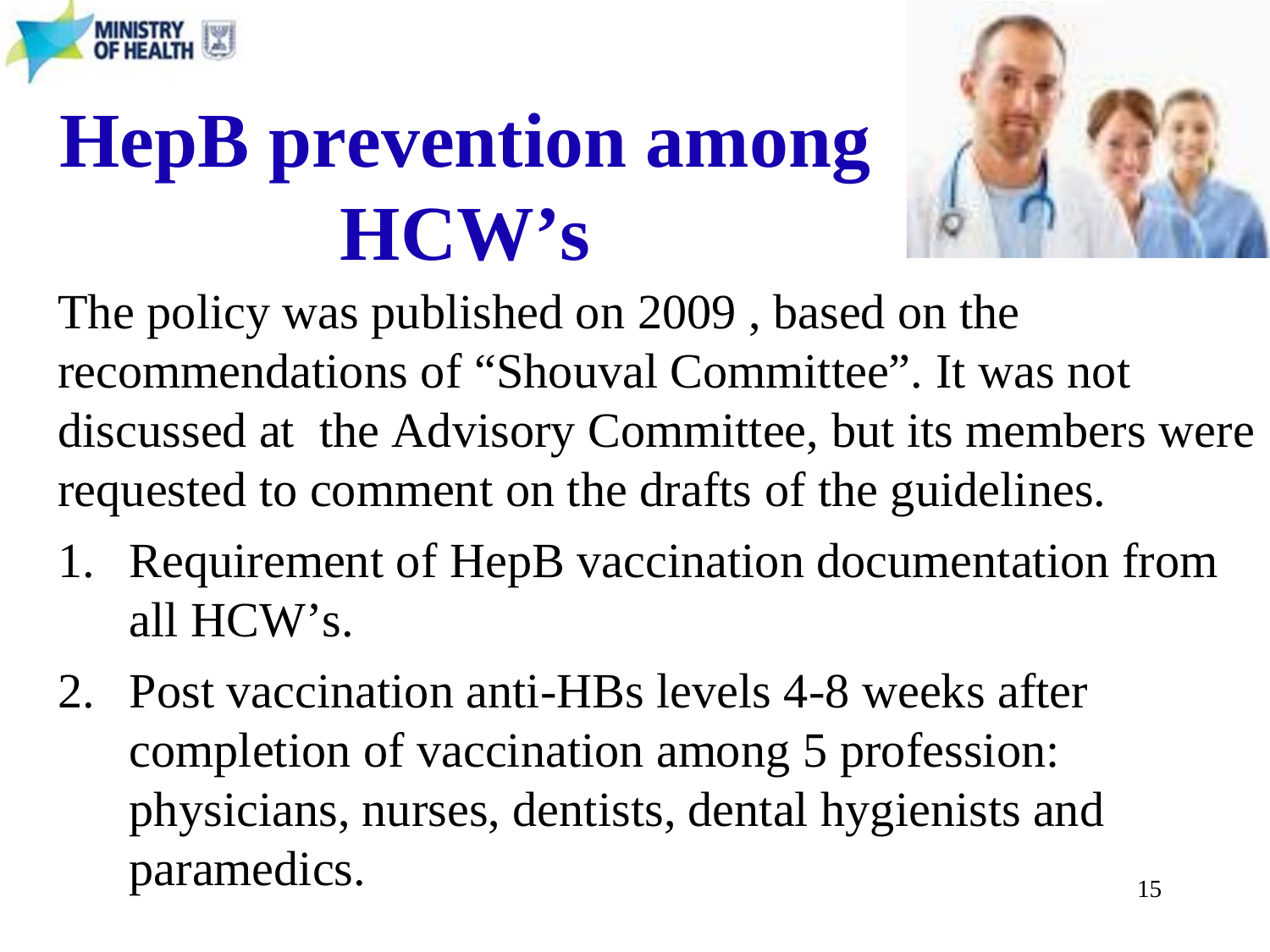

## **HepB prevention among HCW's**

- 3. Guidelines on HCW's performing high risk invasive procedures.
- 4. Guidelines on employment of HCW's who are HBsAg carriers.

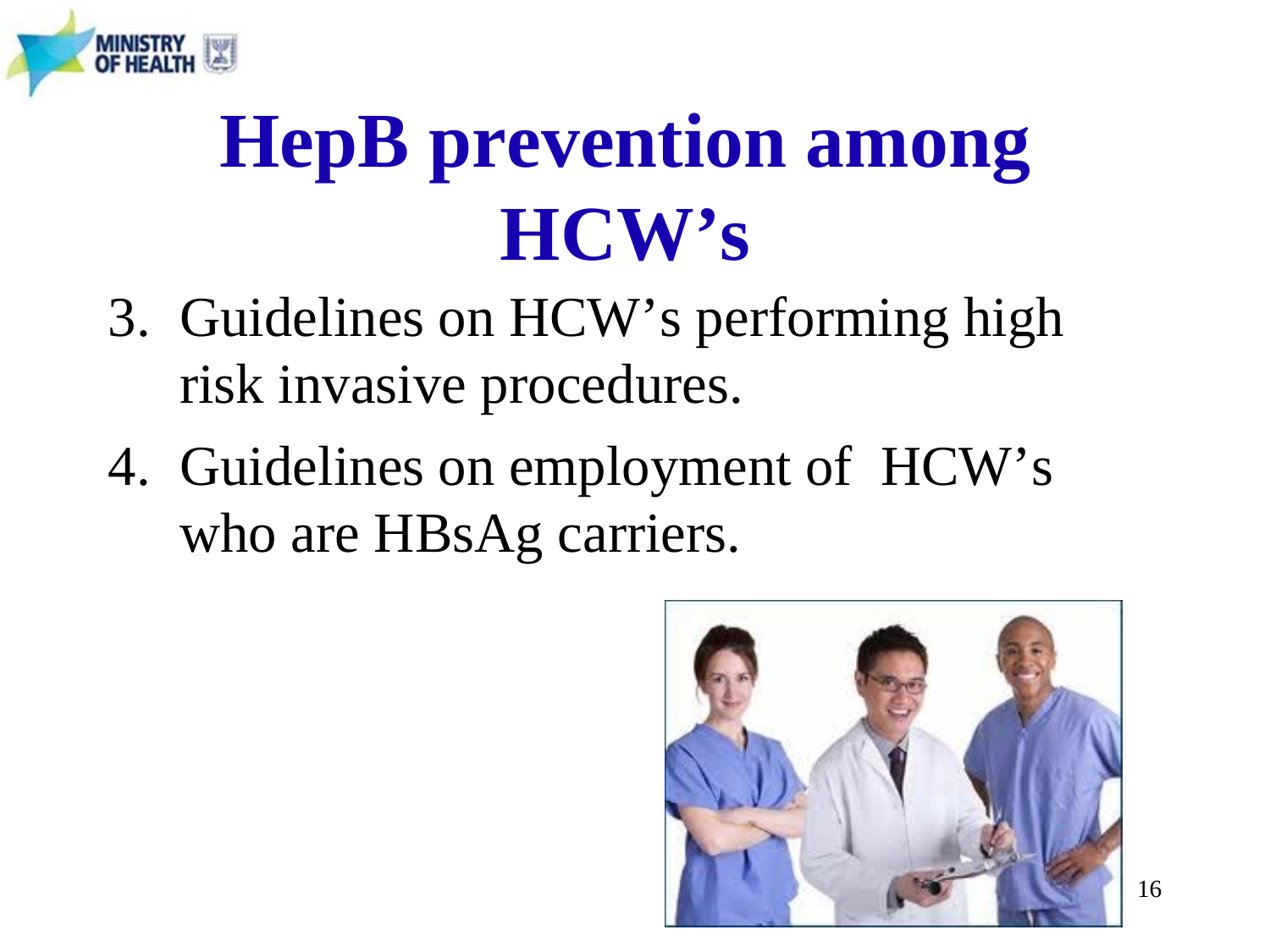

# **3rd Vs 2nd generation vaccines**

In 6 situations it was recommended to prefer  $3<sup>rd</sup>$  (Pre-S/S) on  $2<sup>nd</sup>$  (S) generation vaccines. This was formulated by a meeting of subgroup of the committee and the Travelers' committee with Prof. Shouval.

- 1. Dialysis patients
- 2. IV drug users
- 3. HIV infected persons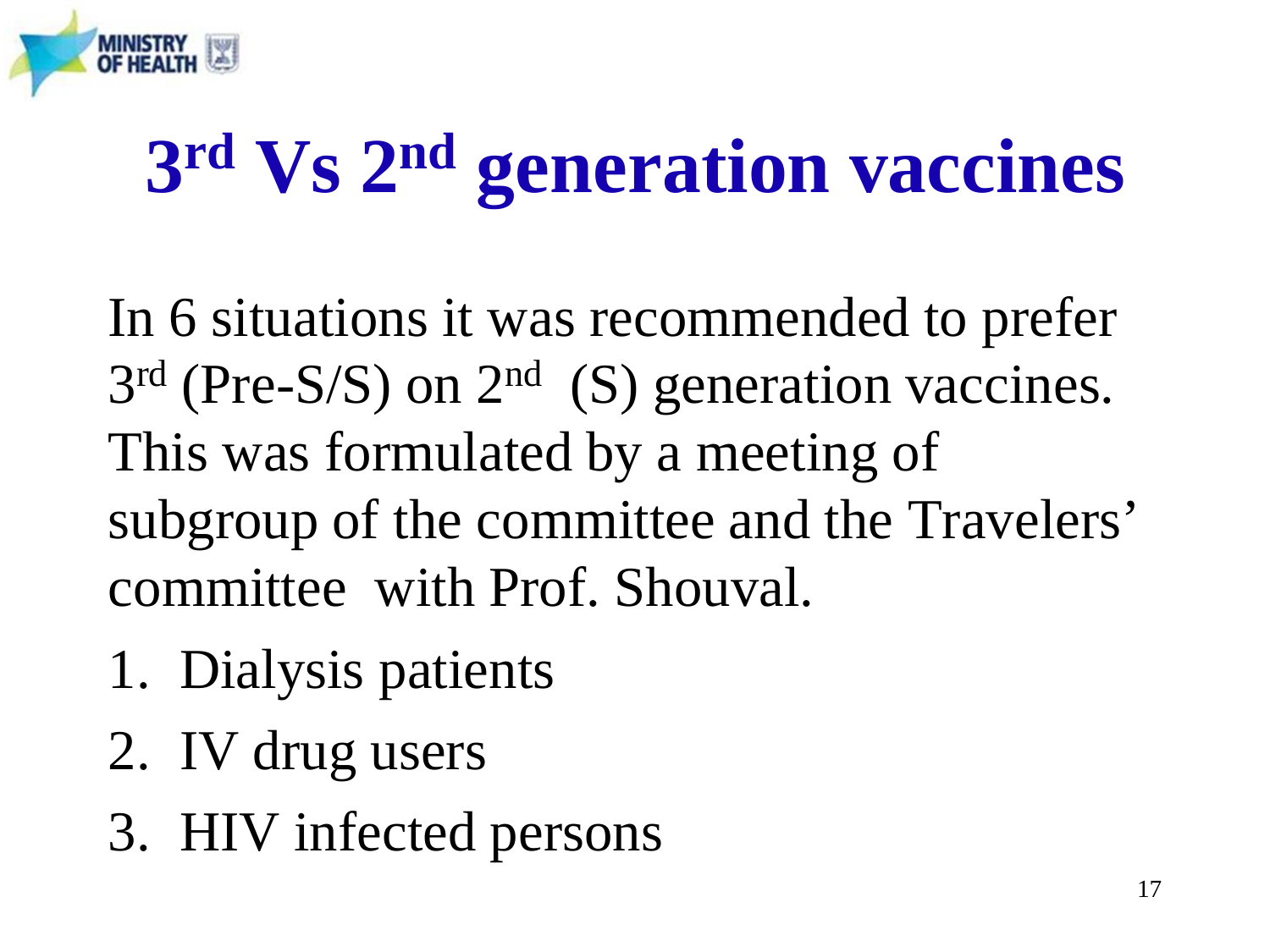

# **3rd Vs 2nd generation vaccines**

- 4. Sexual partners of HBsAg carriers.
- 5. Travelers to hyperendemic countries if less than 3 doses can be administered until departure.
- 6. Non responder HCW's after the first 3 dose 2nd generation vaccine series.
- The same forum advised for purchasing the two kinds of vaccines for routine vaccination of infants.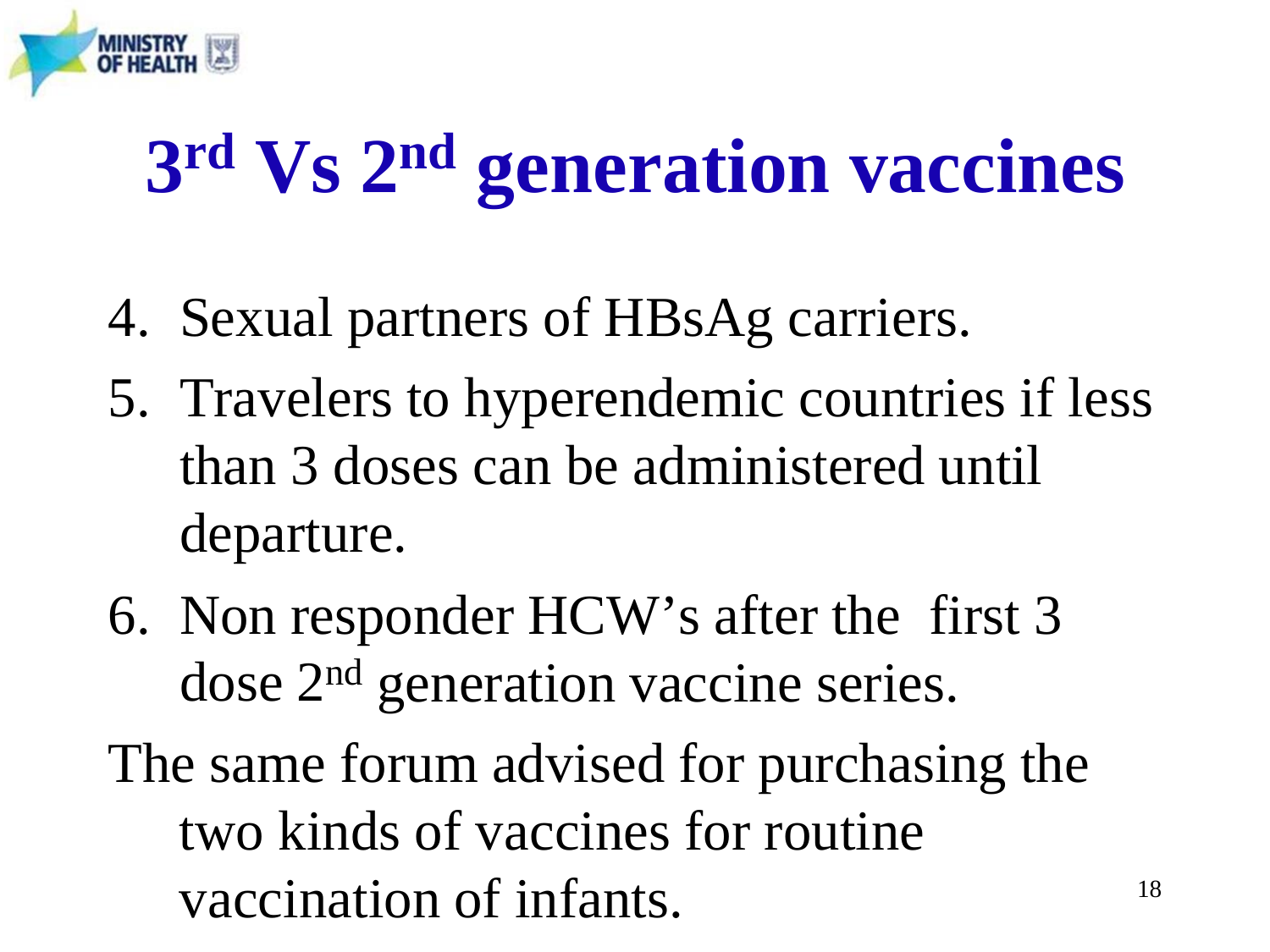

# **HBV vaccine for diabetic patients <60 YO, 2012**

After release of the US ACIP recommendation on this issue in 2012, the Committee decided to delay its decision untill more epidemiological data will be presented from Israel and abroad on the risk of HBV infection in diabetic patients, including costeffectiveness evaluation of this policy.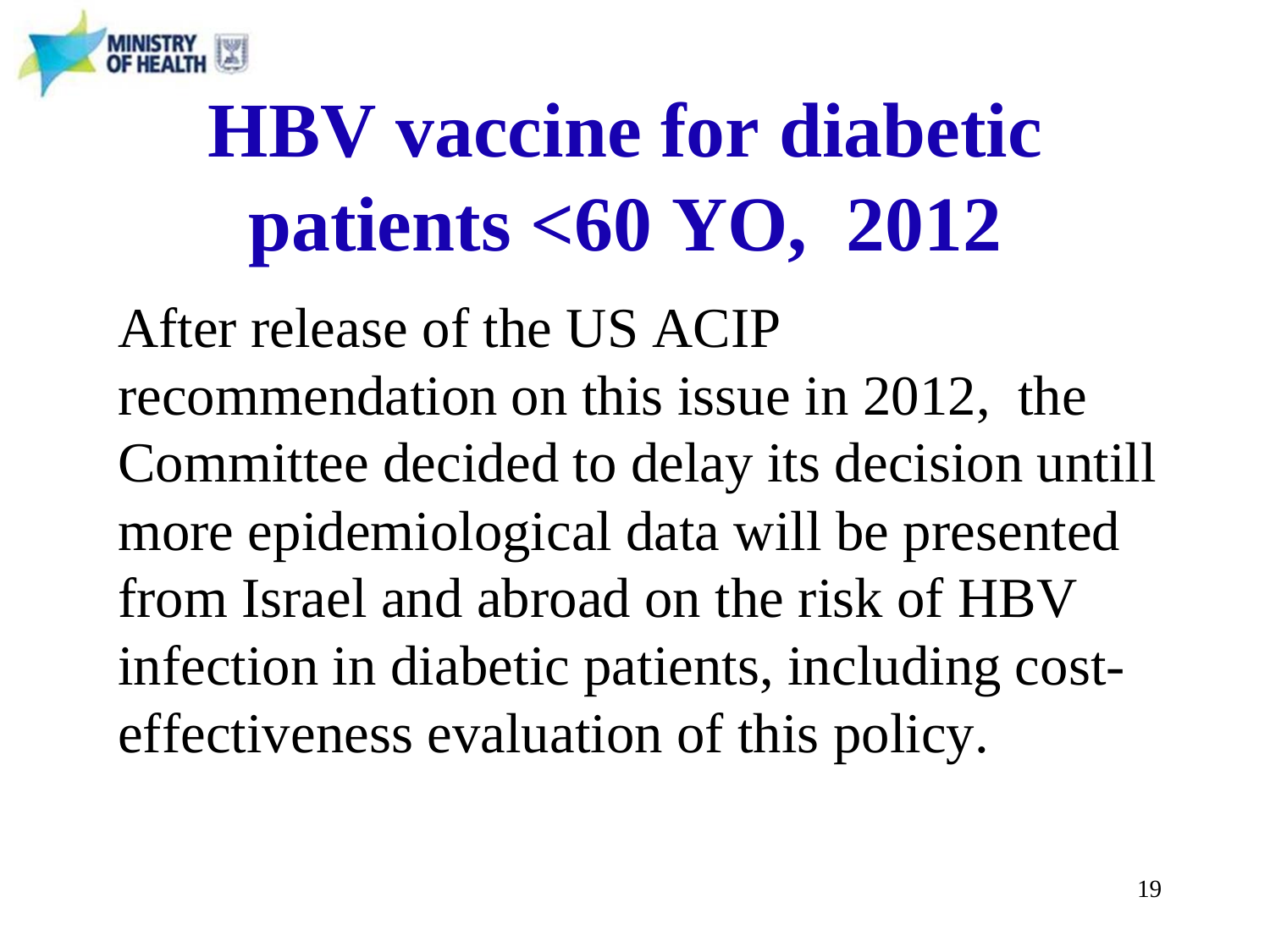

**MINISTR** 

After the ACIP recommendation on this issue in 2012 the Committee decided to delay its decision till more epidemiological data will be presented from Israel and abroad on the relation between DM and HBV infection, including cost-effectiveness evaluation of this policy.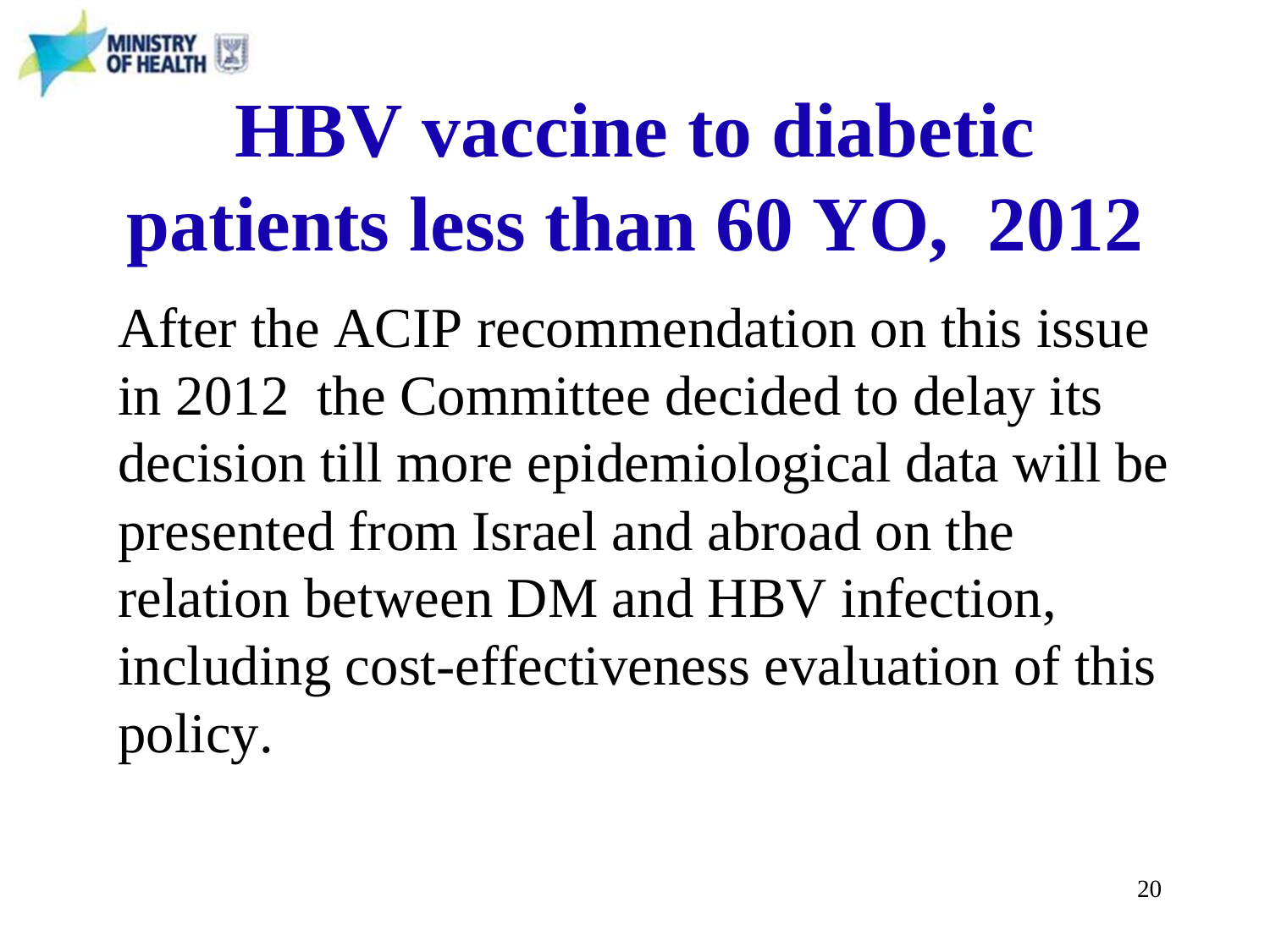

# **HAV prevention**

**Surprisingly, no official discussions were made on routine vaccination of children against HAV which started in 1999.**  Committee members were consulted by the Epidemiological Division and Head of Public Health Services. All of them approved the program on principle especially because of the status of Israel as a country of intermediate endemicity.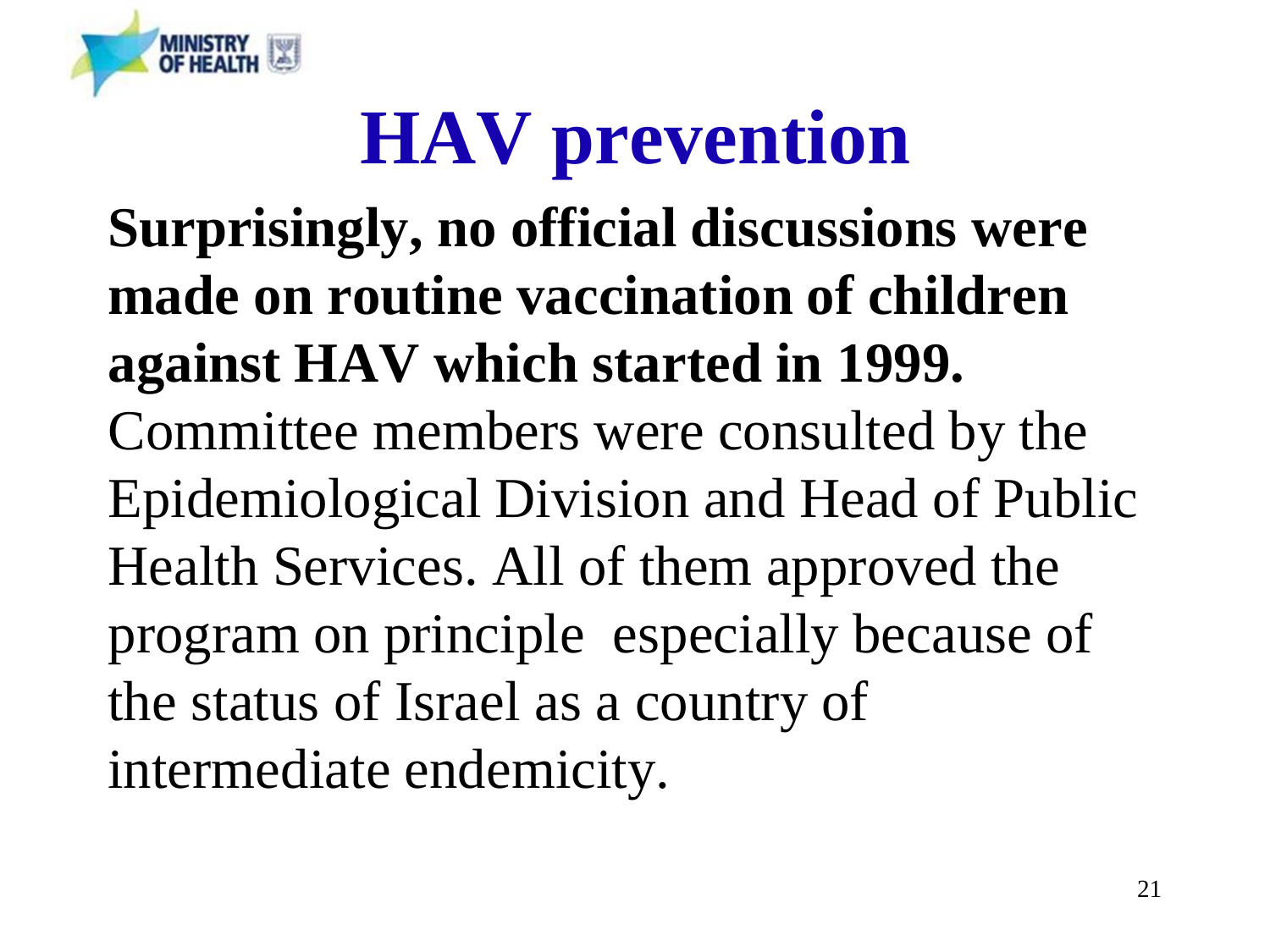

### Universal vaccination against **HAV**

### **What would have happened if the Committee discussed this issue on**

#### **1998?**

#### **Priorities: Catch up of MMR Acellular pertussis instead of Whole cell vaccine IPV instead of OPV**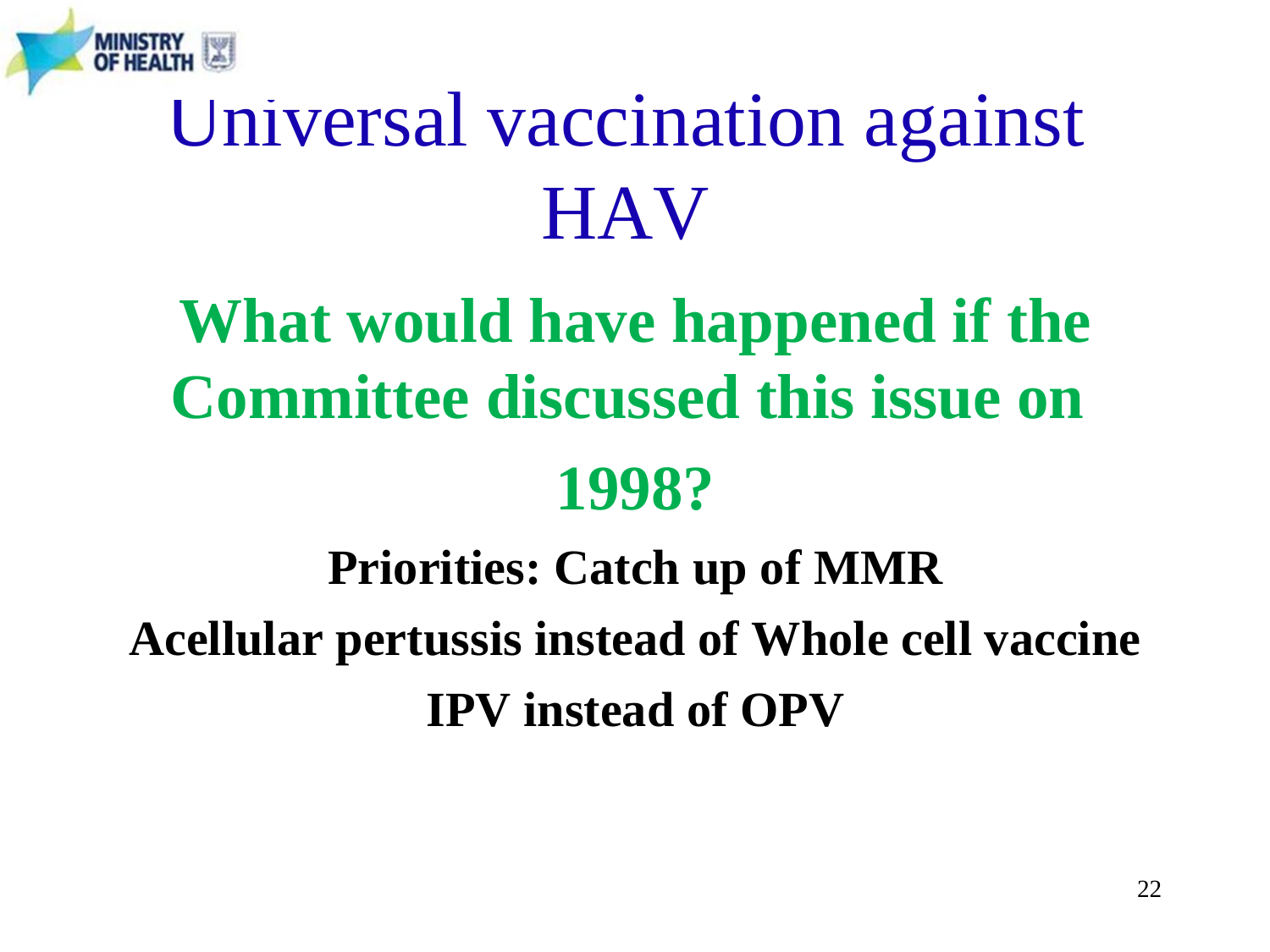# **Evaluation of**

**universal HAV vaccination** Since Israel was the first (and till 2005 the only) country to include HAV vaccine in its routine vaccination program the committee recommended in 1999 that it is vital to establish a longstanding evaluation program. Its funding should originate from both MOH and the manufacturer.

The committee recommended to nominate a working group for that purpose.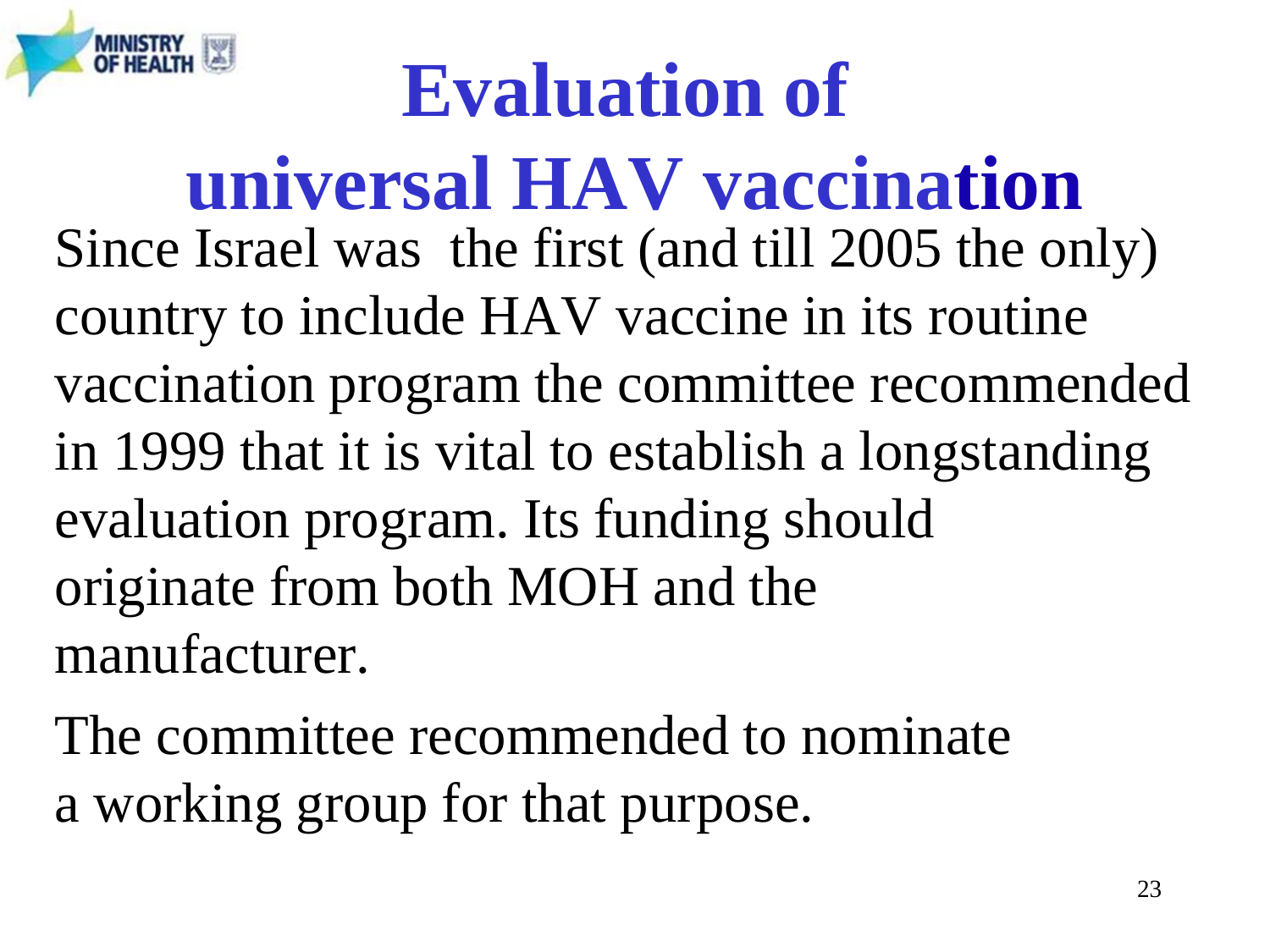## **Effectiveness of HAV vaccination program**

- The evaluation program headed by Prof. Ron Dagan confirmed demonstrated the effectiveness and safety of this schedule. The effectiveness was much higher than expected.
- It also demonstrated **significant herd immunity and no need of a catch up program.**

Dagan et al, JAMA. 2005 ;13;294(2):202-10.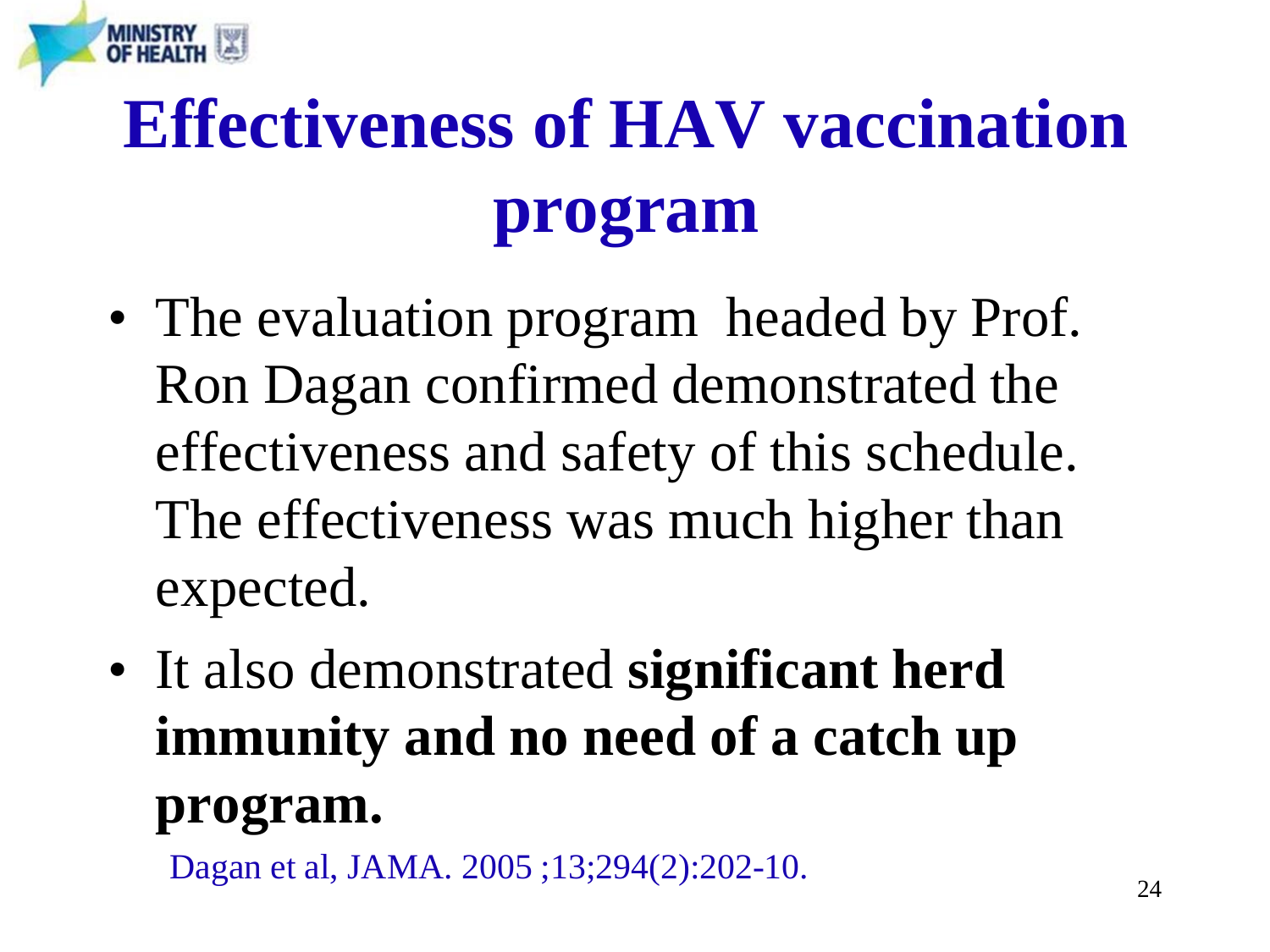# **The age for the 1st dose of HAV vaccine**

- The vaccine was originally registered in Israel from the age of 12 months onwards.
- At that age two injections were already given (MMR and DTaP-Hib-IPV). It was decided that if a third injection on the same visit could be avoided, this option should be preferred.
- According to serological data from Israel on maternal antibody decay and age specific incidence rates of Acute Hepatitis A, delaying the first HAV dose by six months to the age of 18 months was considered reasonable.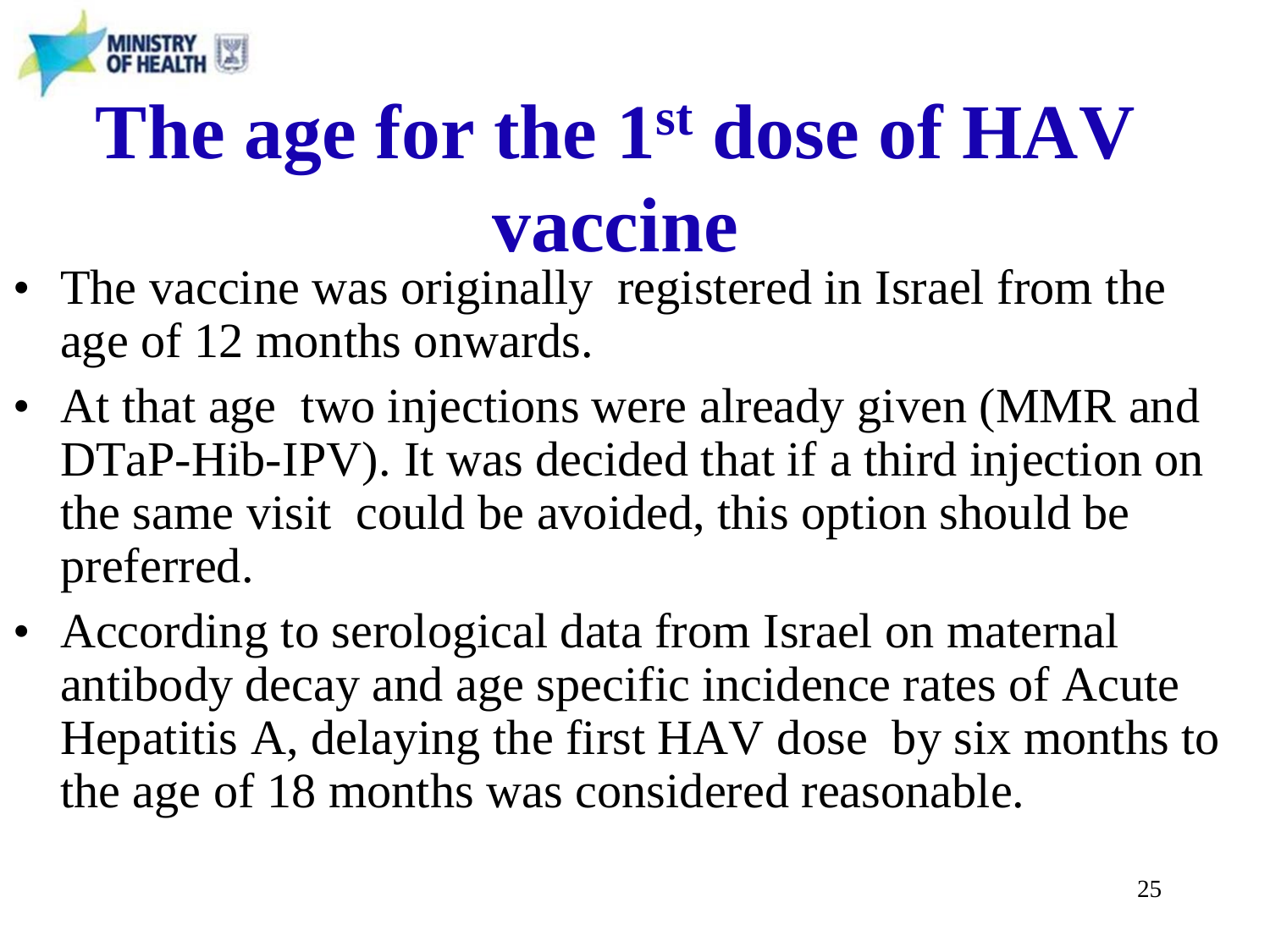# **The age for the 1st dose of HAV vaccine**

The committee discussed in December 1998 the reservations raised by Prof. Daniel Shouval concerning the administration of the 1<sup>st</sup> dose of HAV vaccine at age 18 months. He suggested rasing the age to 2 years.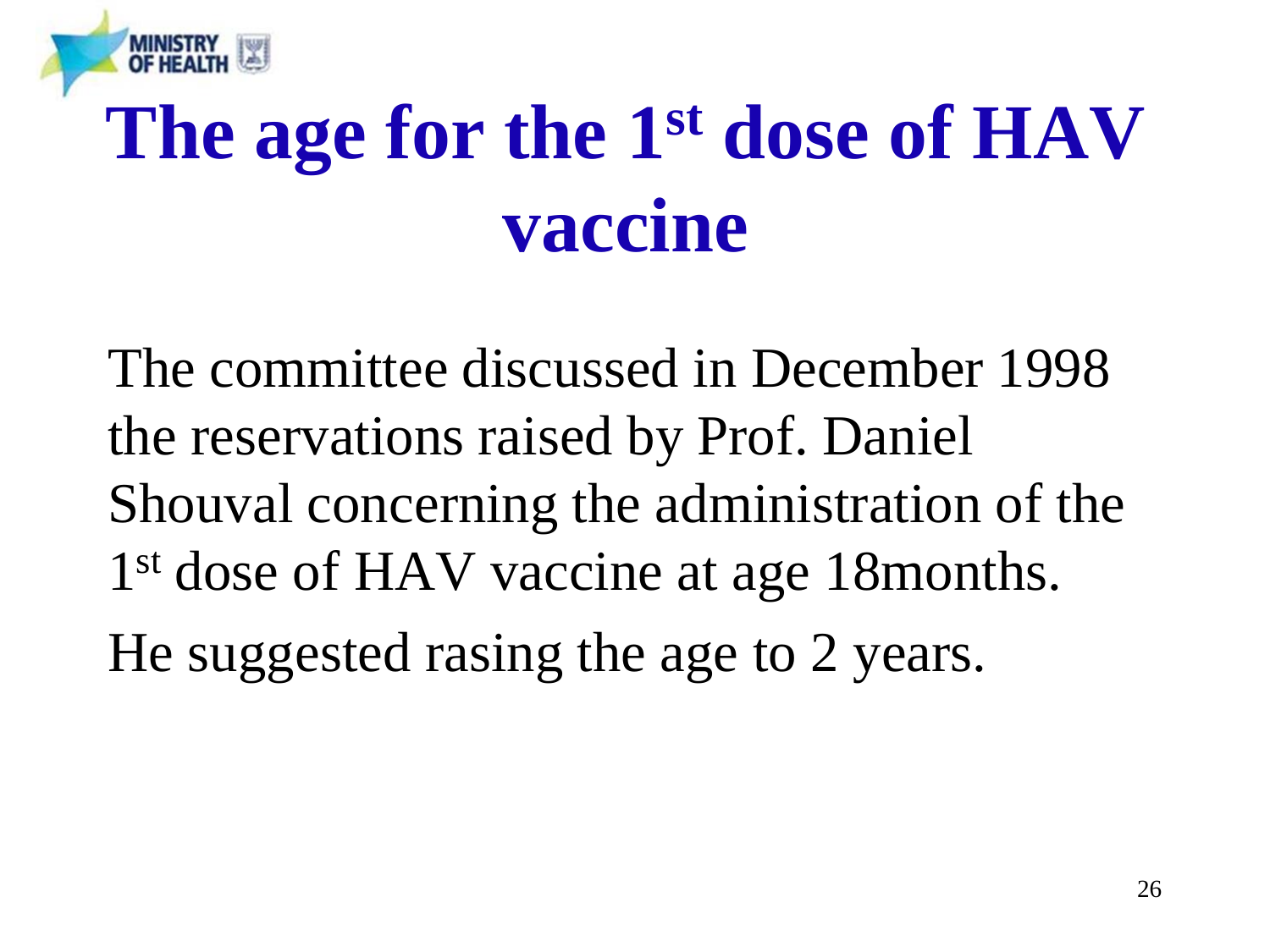

## **The age for the 1st dose of HAV vaccine**

The committee voted against this. Its decision was based on data from Israel on the prevalence rate of maternal Ab according to age of the infant and on data concerning age at infection in Israel (Prof. Dagan).

The committee expected that administering the 1st dose at 18 months of age will not reduce effectiveness.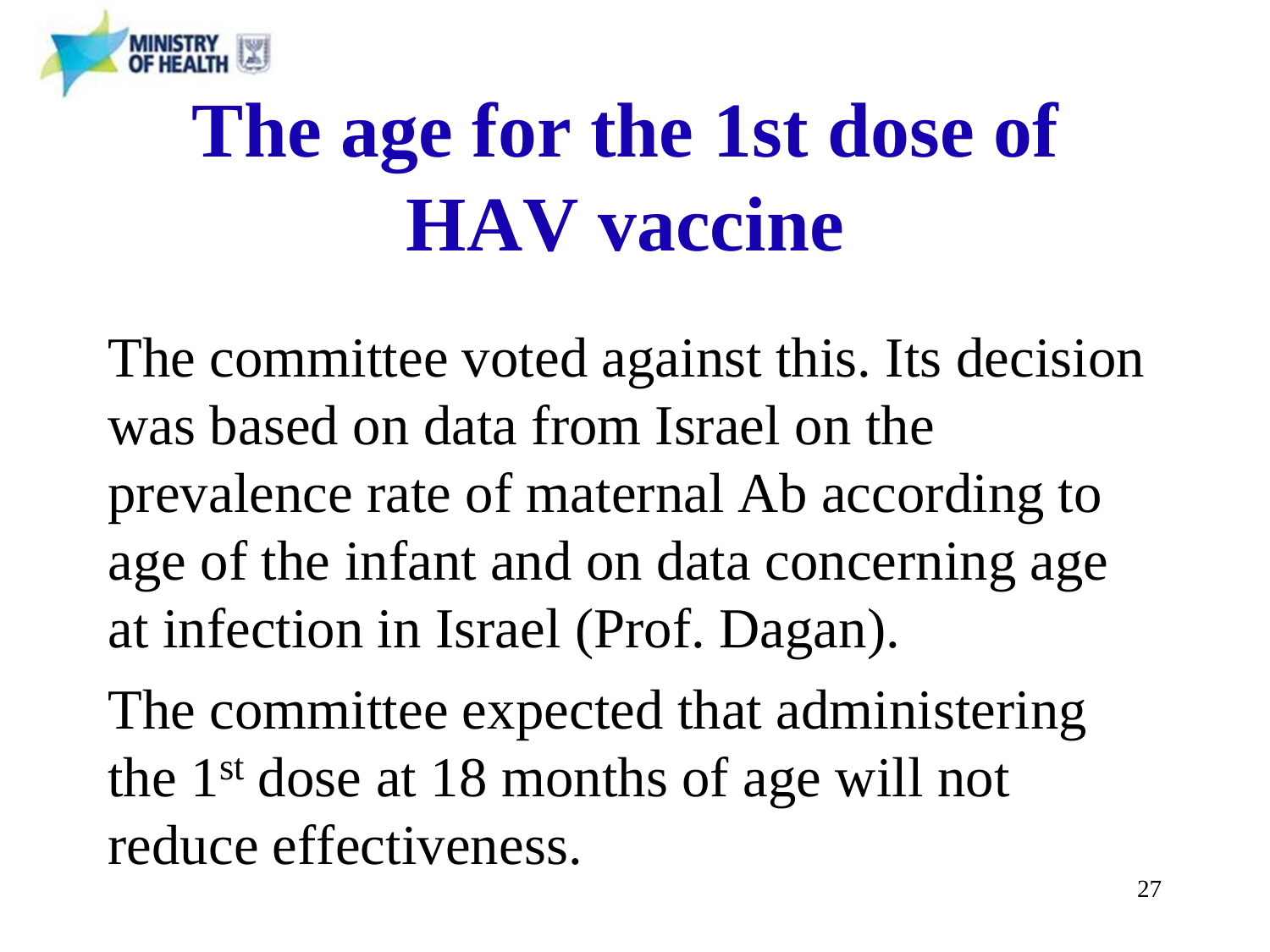# **Reassuring the safety of a clinical trial of Epaxal, 2004**

 The committee reassured MOH that a delay of one month in administering MMR to participants of the phase III clinical trial of Epaxal among 100 one year old children does not threaten their health.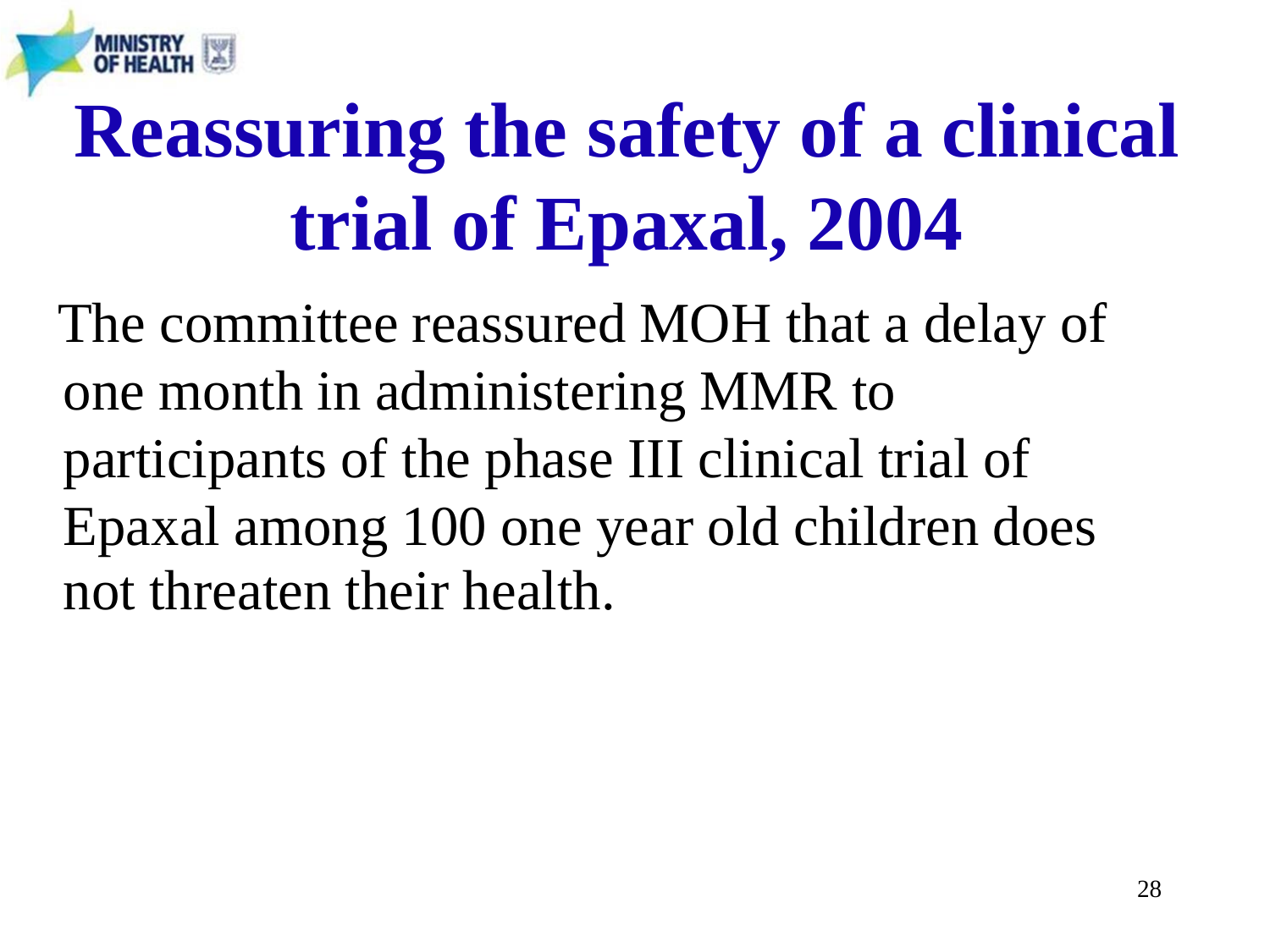

#### **HAV PEP**

#### In 2007 the Committee recommended to change HAV PEP from IG to active immunization in most cases.